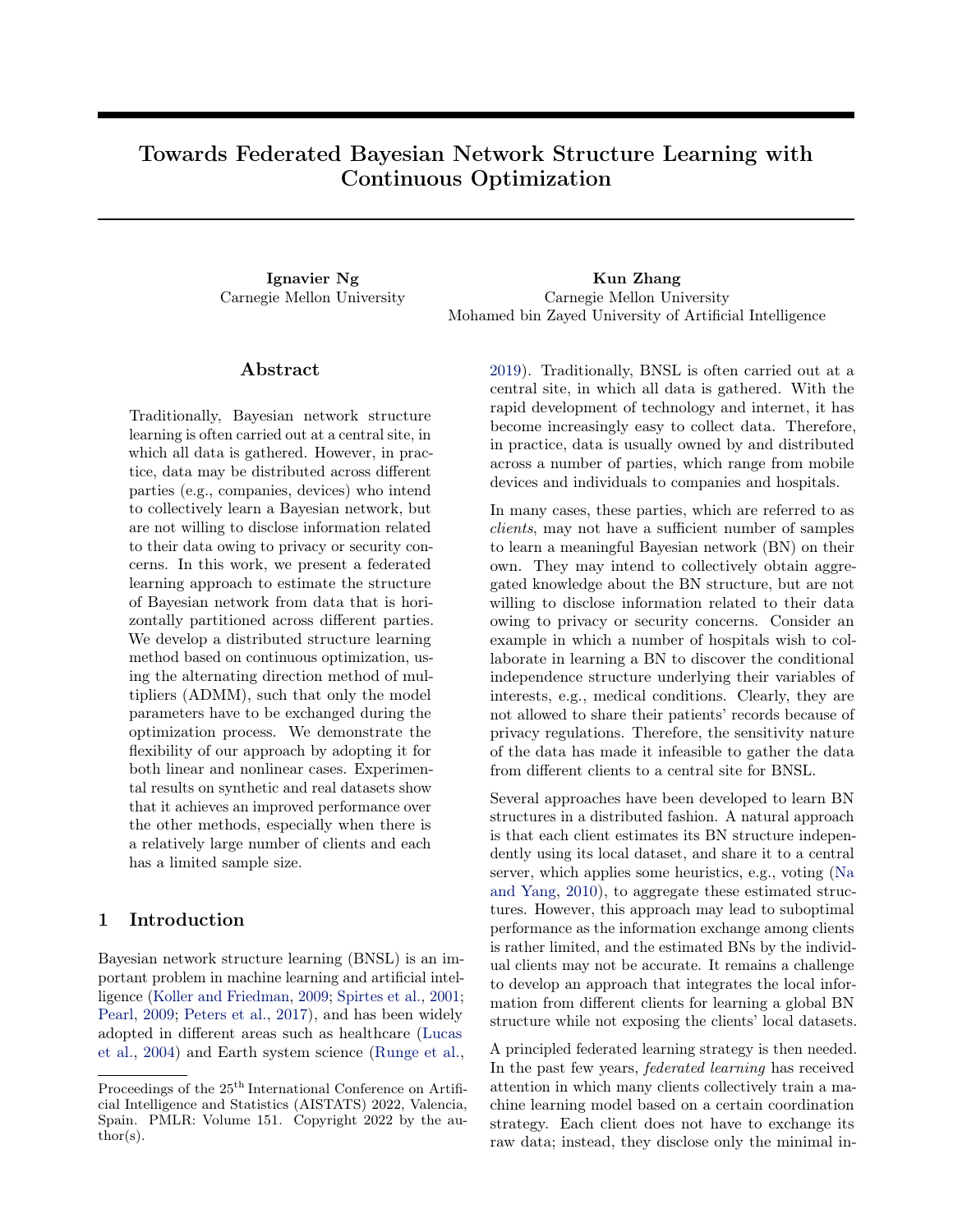formation necessary for the specific learning task, e.g., model parameters and gradient updates, which have been shown to work well in many tasks, e.g., image classification [\(McMahan et al.,](#page-10-4) [2017\)](#page-10-4) and recommender system [\(Chai et al.,](#page-9-0) [2020\)](#page-9-0). We refer the reader to [\(Yang](#page-11-3) [et al.,](#page-11-3) [2019;](#page-11-3) [Li et al.,](#page-10-5) [2020;](#page-10-5) [Kairouz et al.,](#page-10-6) [2021\)](#page-10-6) for further details and a review on federated learning.

Most of the recent federated learning approaches, e.g., federated averaging [\(McMahan et al.,](#page-10-4) [2017\)](#page-10-4), are based on continuous optimization, which may not straightforwardly apply to standard score-based BNSL methods that rely on discrete optimization, e.g., dynamic programming [\(Singh and Moore,](#page-11-4) [2005\)](#page-11-4), greedy search [\(Chickering,](#page-9-1) [2002\)](#page-9-1), and integer programming [\(Cussens,](#page-9-2) [2011\)](#page-9-2). On the other hand, continuous optimization methods for BNSL have been recently developed [\(Zheng](#page-12-0) [et al.,](#page-12-0) [2018,](#page-12-0) [2020\)](#page-12-1) by utilizing an algebraic characterization of acyclicity, which provides an opportunity to render federated learning possible for BNSL.

Contributions. In this work, we present a federated learning approach to estimate the structure of BN from data that is horizontally partitioned across different parties. Our contributions are as follows:

- We propose a distributed BNSL method based on continuous optimization, using the alternating direction method of multipliers (ADMM), such that only the model parameters have to be exchanged during the optimization process.
- We demonstrate the flexibility of our approach by adopting it for both linear and nonlinear cases.
- We conduct experiments to validate the effectiveness of our approach on synthetic and real datasets.

Organization of the paper. We describe the related work in Section [2,](#page-1-0) and the problem formulation in Section [3.](#page-2-0) In Section [4,](#page-2-1) we describe a simple privacypreserving approach to learn linear Gaussian BNs and its possible drawbacks. We then present the proposed federated BNSL approach in Section [5.](#page-3-0) We provide empirical results to validate our approach in Section [6,](#page-5-0) and a discussion in Section [7.](#page-8-0)

# <span id="page-1-0"></span>2 Related Work

We provide a review on various aspects of BNSL that are relevant to our problem formulation and approach.

#### <span id="page-1-2"></span>2.1 BNSL with Continuous Optimization

Recently, [Zheng et al.](#page-12-0) [\(2018\)](#page-12-0) developed a continuous optimization method to estimate the structure of linear BNs subject to an equality acyclicity constraint. This method has been extended to handle nonlinear models [\(Kalainathan et al.,](#page-10-7) [2018;](#page-10-7) [Yu et al.,](#page-12-2) [2019;](#page-12-2) [Ng et al.,](#page-10-8) [2019,](#page-10-8) [2022b;](#page-10-9) [Lachapelle et al.,](#page-10-10) [2020;](#page-10-10) [Zheng et al.,](#page-12-1) [2020\)](#page-12-1), interventional data [\(Brouillard et al.,](#page-9-3) [2020\)](#page-9-3), confounders [\(Bhattacharya et al.,](#page-9-4) [2020\)](#page-9-4), and time series [\(Pamfil](#page-10-11) [et al.,](#page-10-11) [2020\)](#page-10-11). Using likelihood-based objective, [Ng et al.](#page-10-12) [\(2020\)](#page-10-12) formulated the problem as an unconstrained optimization problem involving only soft constraints, while [Yu et al.](#page-12-3)  $(2021)$  developed an equivalent representation of directed acyclic graphs (DAGs) that allows continuous optimization in the DAG space without the need of an equality constraint. In this work, we adopt the methods proposed by [Zheng et al.](#page-12-0) [\(2018,](#page-12-0) [2020\)](#page-12-1) due to its popularity, although it is also possible to incorporate the other methods.

#### <span id="page-1-3"></span>2.2 BNSL from Overlapping Variables

Another line of work aims to estimate the structures over the integrated set of variables from several datasets, each of which contains only samples for a subset of variables. [Danks et al.](#page-9-5) [\(2008\)](#page-9-5) proposed a method that first independently estimates a partial ancestral graph (PAG) from each individual dataset, and then finds the PAGs over the complete set of variables which share the same d-connection and d-separation relations with the estimated individual PAGs. [Triantafillou and](#page-11-5) [Tsamardinos](#page-11-5) [\(2015\)](#page-11-5); [Tillman and Eberhardt](#page-11-6) [\(2014\)](#page-11-6); [Triantafillou et al.](#page-11-7) [\(2010\)](#page-11-7) adopted a similar procedure, except that they convert the constraints to SAT solvers to improve scalability. The estimated graphs by these methods are not unique and often have a large indeterminacy. To avoid such indeterminacy, [Huang et al.](#page-10-13) [\(2020\)](#page-10-13) developed a method based on the linear non-Gaussian model [\(Shimizu et al.,](#page-11-8) [2006\)](#page-11-8), which is able to uniquely identify the DAG structure. These methods mostly consider non-identical variable sets, whereas in this work, we consider the setup in which the clients have a set of identical variables, and hope to collective learn the BN structure in a privacy preserving way.

#### <span id="page-1-1"></span>2.3 Privacy-Preserving & Distributed BNSL

To learn BN structures from horizontally partitioned data, [Gou et al.](#page-9-6) [\(2007\)](#page-9-6) adopted a two-step procedure that first estimates the BN structures independently using each client's local dataset, and then applies further conditional independence test. Instead of using statistical test in the second step, [Na and Yang](#page-10-3) [\(2010\)](#page-10-3) used a voting scheme to pick those edges identified by more than half of the clients. These methods leverage only the final graphs independently estimated from each local dataset, which may lead to suboptimal performance as the information exchange may be rather limited. Furthermore, [Samet and Miri](#page-11-9) [\(2009\)](#page-11-9) developed a privacy-preserving method based on secure multiparty computation, but is limited to the discrete case.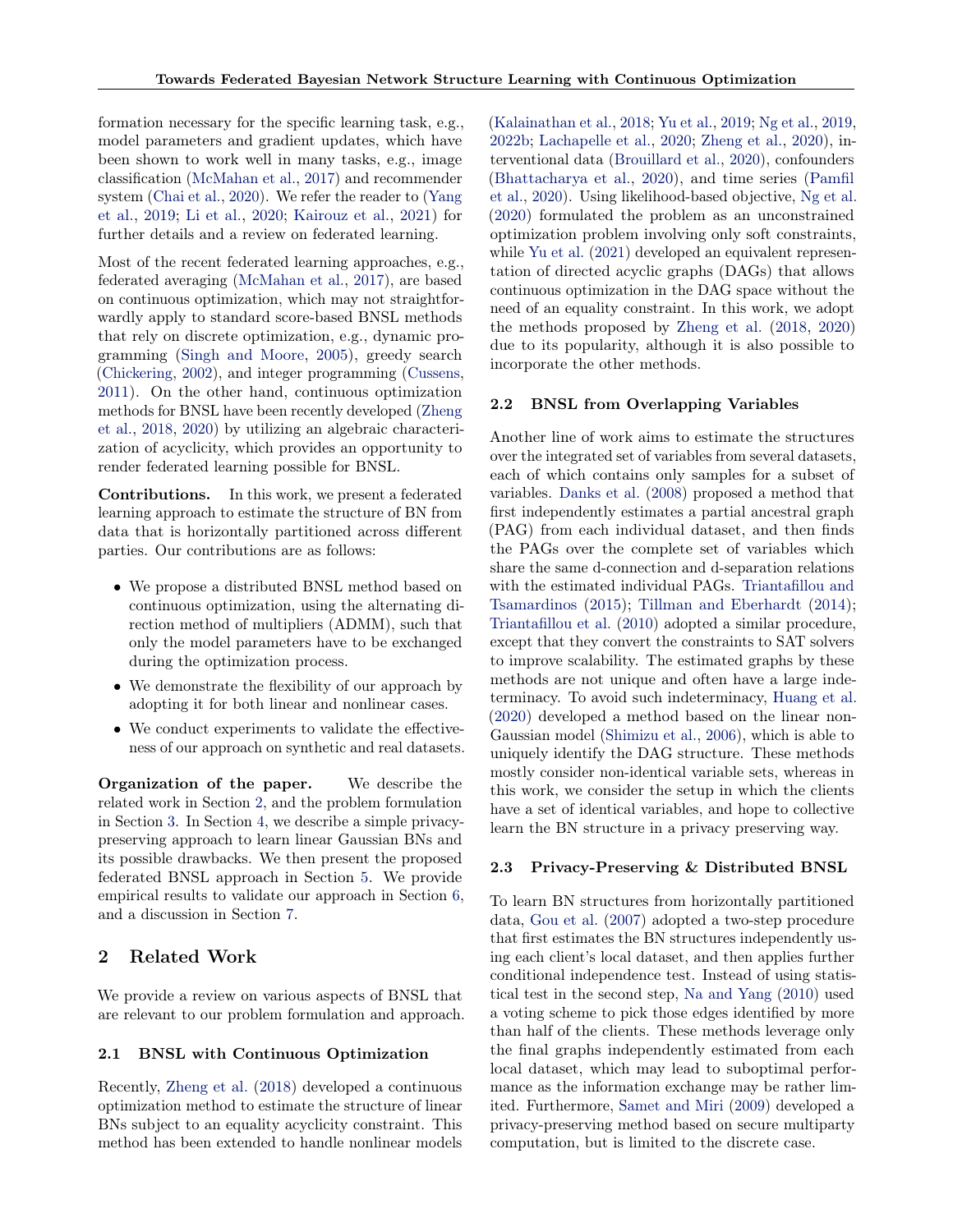For vertically partitioned data, [Wright and Yang](#page-11-10) [\(2004\)](#page-11-10); [Yang and Wright](#page-11-11) [\(2006\)](#page-11-11) constructed an approximation to the score function in the discrete case and adopted secure multiparty computation. [Chen et al.](#page-9-7) [\(2003\)](#page-9-7) developed a four-step procedure that involves transmitting a subset of samples from each client to a central site, which may lead to privacy concern.

## <span id="page-2-0"></span>3 Problem Formulation

Let  $G = (V, E)$  be a DAG that represents the structure of a BN defined over the random vector  $X =$  $(X_1, \ldots, X_d)$  with a probability distribution  $P(X)$ . The vertex set V corresponds to the set of random variables  $\{X_1, \ldots, X_d\}$  and the edge set E represents the directed edges in the DAG G. The distribution  $P(X)$ satisfies the Markov assumption w.r.t. the DAG G. In this paper, we focus on the *linear BN* given by  $X = B^{T}X + N$ , where B is a weighted adjacency matrix whose nonzero coefficients correspond to the directed edges in  $G$ , and  $N$  is a random noise vector whose entries are mutually independent. We use the term linear Gaussian BN to refer to the linear BN in which the entries of the noise vector  $N$  are Gaussian.

We consider the setting with a fixed set of  $K$  clients in total, each of which owns its local dataset. The k-th client holds  $n_k$  i.i.d. samples from the distribution  $P(X)$ , denoted as  $\mathbf{x}_k = \{x_{k,i}\}_{i=1}^{n_k}$ . Let  $n = \sum_{k=1}^{K} n_k$ be the total sample size given by the sum of the subsample sizes  $n_k, k = 1, \ldots, K$ . We assume here that the data from different clients follows the same distribution, and leave the non-i.i.d. setting, which may have much potential, for future investigation. Given the collection of datasets  $\mathbf{x} = \bigcup_{k=1}^{K} \mathbf{x}_k$  from different clients, the goal is to recover the true DAG  $G$  in a privacy-preserving way. We focus on the setup in which the clients have incentives to collaborate in learning the BN structure, but are only willing to disclose minimal information (e.g., model parameters and estimated DAGs) related to their local datasets. The entire dataset x is said to be horizontally partitioned across different clients, which implies that each local dataset shares the same set of variables but varies in samples. We also assume the existence of a central server that coordinates the learning process and adheres to the protocol.

# <span id="page-2-1"></span>4 Computing Sufficient Statistics with Secure Computation

Apart from the methods reviewed in Section [2.3,](#page-1-1) in this section we describe a simple approach based on secure computation to learn the structure of linear Gaussian BNs, and discuss its possible drawbacks.

Sufficient statistics. Denote the empirical mean and covariance of **x** by  $\mu_{\mathbf{x}} = (1/n) \sum_{k=1}^{K} \sum_{i=1}^{n_k} x_{k,i}$  and  $\Sigma_{\mathbf{x}} = (1/n) \sum_{k=1}^{K} \sum_{i=1}^{n_k} x_{k,i} x_{k,i}^{\mathsf{T}} - \mu_{\mathbf{x}} \mu_{\mathbf{x}}^{\mathsf{T}}$ , respectively. First notice that the empirical covariance matrix  $\Sigma_{\mathbf{x}}$ and the total sample size  $n$  are sufficient statistics for learning linear Gaussian BNs via constraint-based and score-based methods, formally stated as follows.

Remark 1. Suppose that the ground truth DAG G and the distribution  $P(X)$  form a linear Gaussian BN. Given n samples  $x$  from the distribution  $P(X)$ , the empirical covariance matrix  $\Sigma_{\mathbf{x}}$  and the sample size n are sufficient statistics for constraint-based methods that rely on partial correlation tests and score-based methods that rely on the BIC score.

This is because the first term of the BIC score [\(Schwarz,](#page-11-12) [1978\)](#page-11-12) of linear Gaussian BNs corresponds to the maximum likelihood of multivariate Gaussian distribution with zero mean, for which the empirical covariance matrix is a sufficient statistic, and its second term involves the (logarithm of) sample size as the coefficient of model complexity penalty. Similarly, partial correlation tests are completely determined by these statistics. This implies that with the empirical covariance matrix  $\Sigma_{\mathbf{x}}$  and sample size *n*, the samples **x** contain no additional information for constraint-based (e.g., PC [\(Spirtes and Glymour,](#page-11-13) [1991\)](#page-11-13)) and score-based (e.g., GES [\(Chickering,](#page-9-1) [2002\)](#page-9-1), dynamic programming [\(Singh](#page-11-4) [and Moore,](#page-11-4) [2005\)](#page-11-4)) methods, as well as for some continuous optimization based methods (e.g., NOTEARS [\(Zheng et al.,](#page-12-0) [2018\)](#page-12-0), GOLEM [\(Ng et al.,](#page-10-12) [2020\)](#page-10-12)).

Notice that the first and second terms of the empirical covariance matrix  $\Sigma_{\mathbf{x}}$  are decomposable w.r.t. different samples. Therefore, each client can compute the statistics  $\sum_{i=1}^{n_k} x_{k,i}$  and  $\sum_{i=1}^{n_k} x_{k,i} x_{k,i}^{\mathsf{T}}$  of its local dataset  $\mathbf{x}_k$ , and send them, along with the sample size  $n_k$ , to the central server. The server then aggregates these values to compute the sufficient statistics  $\Sigma_{\mathbf{x}}$  and n, which could be used to learn linear Gaussian BN via constraint-based or score-based methods.

Secure computation. Each client must not directly share the statistics of its local dataset, since it may give rise to privacy issue. A privacy-preserving sharing approach is to adopt secure multiparty computation, which allows different clients to collectively compute a function over their inputs while keeping them private. In particular, *secure multiparty addition* protocols can be employed here to compute the aggregated sums of these statistics  $\sum_{i=1}^{n_k} x_{k,i}$ ,  $\sum_{i=1}^{n_k} x_{k,i} \widetilde{x}_{k,i}^{\mathsf{T}}$ , and  $n_k$  from different clients, for which a large number of methods have been developed, including homomorphic encryption [\(Paillier,](#page-10-14) [1999;](#page-10-14) [Ács and Castelluccia,](#page-9-8) [2011;](#page-9-8) [Hazay](#page-9-9) [et al.,](#page-9-9) [2017;](#page-9-9) [Shi et al.,](#page-11-14) [2011\)](#page-11-14), secret sharing [\(Shamir,](#page-11-15) [1979;](#page-11-15) [Burkhart et al.,](#page-9-10) [2010\)](#page-9-10), and perturbation-based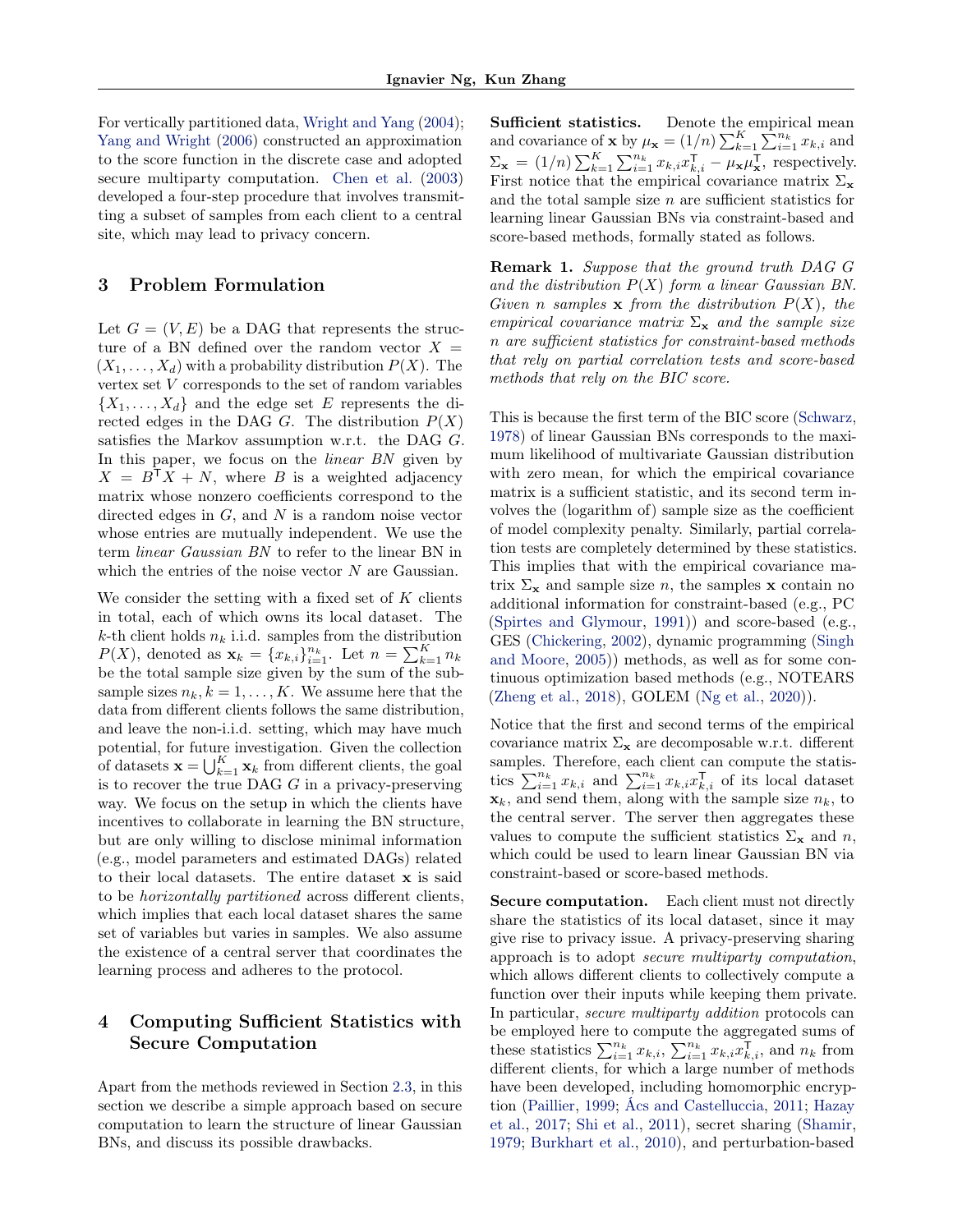methods [\(Clifton et al.,](#page-9-11) [2002\)](#page-9-11); we omit the details here and refer the interested reader to [\(Goryczka and Xiong,](#page-9-12) [2017\)](#page-9-12) for further details and a comparison. The aggregated statistics could then be used to compute  $\Sigma_{\mathbf{x}}$  and n, and estimate the structure of linear Gaussian BN.

While the approach of every client collectively computing the sufficient statistics with secure multiparty computation may seem appealing, a possible drawback is that it may not be easily generalized to the other methods owing to its dependence on the type of conditional independence test or score function used. For instance, it may not be straightforward to extend this approach to the nonparametric test [\(Zhang et al.,](#page-12-4) [2012\)](#page-12-4) or nonparametric score functions [\(Huang et al.,](#page-10-15) [2018\)](#page-10-15). Second, some of the secure multiparty computation methods, such as the Paillier's scheme [\(Paillier,](#page-10-14) [1999\)](#page-10-14) for additively homomorphic encryption, are computationally expensive as it relies on a number of modular multiplications and exponentiations with a large exponent and modulus [\(Zhang et al.,](#page-12-5) [2020\)](#page-12-5).

## <span id="page-3-0"></span>5 Distributed BNSL with ADMM

As described in Section [4,](#page-2-1) there are several drawbacks for the approach that relies on secure computation to compute the sufficient statistics. Therefore, as is typical in the federated learning setting, in Section [5.1](#page-3-1) we develop a distributed approach that consists of training local models and exchanging model parameters, with a focus on the linear case for simplicity. We then describe its extension to the other cases in Section [5.2.](#page-5-1)

## <span id="page-3-1"></span>5.1 Linear Case

To perform federated learning on the structure of BN, BNSL method based on continuous optimization is a natural ingredient as most of the federated learning approaches developed are based on continuous optimization (see [\(Yang et al.,](#page-11-3) [2019;](#page-11-3) [Li et al.,](#page-10-5) [2020;](#page-10-5) [Kairouz](#page-10-6) [et al.,](#page-10-6) [2021\)](#page-10-6) for a review). In particular, our approach is based the NOTEARS method proposed by [Zheng](#page-12-0) [et al.](#page-12-0) [\(2018\)](#page-12-0) that formulates structure learning of linear BNs as a continuous constrained optimization problem

<span id="page-3-2"></span>
$$
\min_{B} \quad \ell(B; \mathbf{x}) + \lambda \|B\|_1
$$
\nsubject to 
$$
h(B) := \text{tr}(e^{B \odot B}) - d = 0,
$$
\n(1)

where

<span id="page-3-3"></span>
$$
\ell(B; \mathbf{x}) = \sum_{k=1}^{K} \ell(B; \mathbf{x}_k) = \frac{1}{2n} \sum_{k=1}^{K} \sum_{i=1}^{n_k} ||x_{k,i} - B^{\mathsf{T}} x_{k,i}||_2^2
$$
\n(2)

is the least square loss,  $\lambda$  denotes the  $\ell_1$  regularization coefficient,  $\|\cdot\|_1$  refers to the  $\ell_1$  norm defined elementwise,  $\odot$  denotes the Hadamard product, and  $h(B) \geq 0$  is the acyclicity term which equals zero if and only if B corresponds to a DAG [\(Zheng et al.,](#page-12-0) [2018\)](#page-12-0). Note that  $\ell_1$  penalty has been shown to work well with various continuous optimization methods for BNSL [\(Zheng et al.,](#page-12-0) [2018,](#page-12-0) [2020;](#page-12-1) [Ng et al.,](#page-10-12) [2020\)](#page-10-12), as opposed to the  $\ell_0$  penalty used in discrete score-based methods [\(Chickering,](#page-9-1) [2002;](#page-9-1) [Van de Geer and Bühlmann,](#page-11-16) [2013\)](#page-11-16).

The formulation [\(1\)](#page-3-2) is not applicable in the federated setting as each client must not disclose its local dataset  $x_k$ . To allow the clients to collaborate in learning the BN structure without disclosing their local datasets, several federated or distributed optimization approaches can be used, such as federated averaging [\(McMahan et al.,](#page-10-4) [2017\)](#page-10-4) and its generalized version [\(Reddi et al.,](#page-11-17) [2021\)](#page-11-17). In this work, we adopt a distributed optimization method known as the ADMM [\(Glowinski and Marroco,](#page-9-13) [1975;](#page-9-13) [Gabay and Mercier,](#page-9-14) [1976;](#page-9-14) [Boyd et al.,](#page-9-15) [2011\)](#page-9-15), such that only model parameters have to be exchanged during the optimization process. In particular, ADMM is an optimization algorithm that splits the problem into different subproblems, each of which is easier to solve, and has been widely adopted in different areas, such as consensus optimization [\(Bertsekas and Tsitsiklis,](#page-9-16) [1989\)](#page-9-16).

Using ADMM, we split the constrained problem [\(1\)](#page-3-2) into several subproblems, and employ an iterative message passing procedure to obtain to a final solution. ADMM can be particularly effective when a closed-form solution exists for the subproblems, which we are able to derive for the first one. To formulate problem [\(1\)](#page-3-2) into an ADMM form, the problem can be written with local variables  $B_1, \ldots, B_K \in \mathbb{R}^{d \times d}$  and a common global variable  $W \in \mathbb{R}^{d \times d}$  as its equivalent problem

<span id="page-3-4"></span>
$$
\min_{B_1,\dots,B_K,W} \sum_{k=1}^K \ell(B_k; \mathbf{x}_k) + \lambda ||W||_1
$$
\nsubject to\n
$$
h(W) = 0,
$$
\n
$$
B_k = W, \quad k = 1, \dots, K.
$$
\n(3)

The local variables  $B_1, \ldots, B_K$  correspond to the model parameters of different clients. Notice that the above problem is similar to the global variable consensus ADMM described by [Boyd et al.](#page-9-15) [\(2011\)](#page-9-15) with an additional constraint  $h(W) = 0$  that enforces the global variable  $W$  to represent a DAG. The constraints  $B_k = W, k = 1, \ldots, K$  are used to ensure that the local model parameters of different clients are equal.

As is typical in the ADMM setting, and similar to NOTEARS, we adopt the augmented Lagrangian method to solve the above constrained minimization problem. It is a class of optimization algorithm that converts the constrained problem into a sequence of unconstrained problems, of which the solutions, under certain conditions, converge to a stationary point of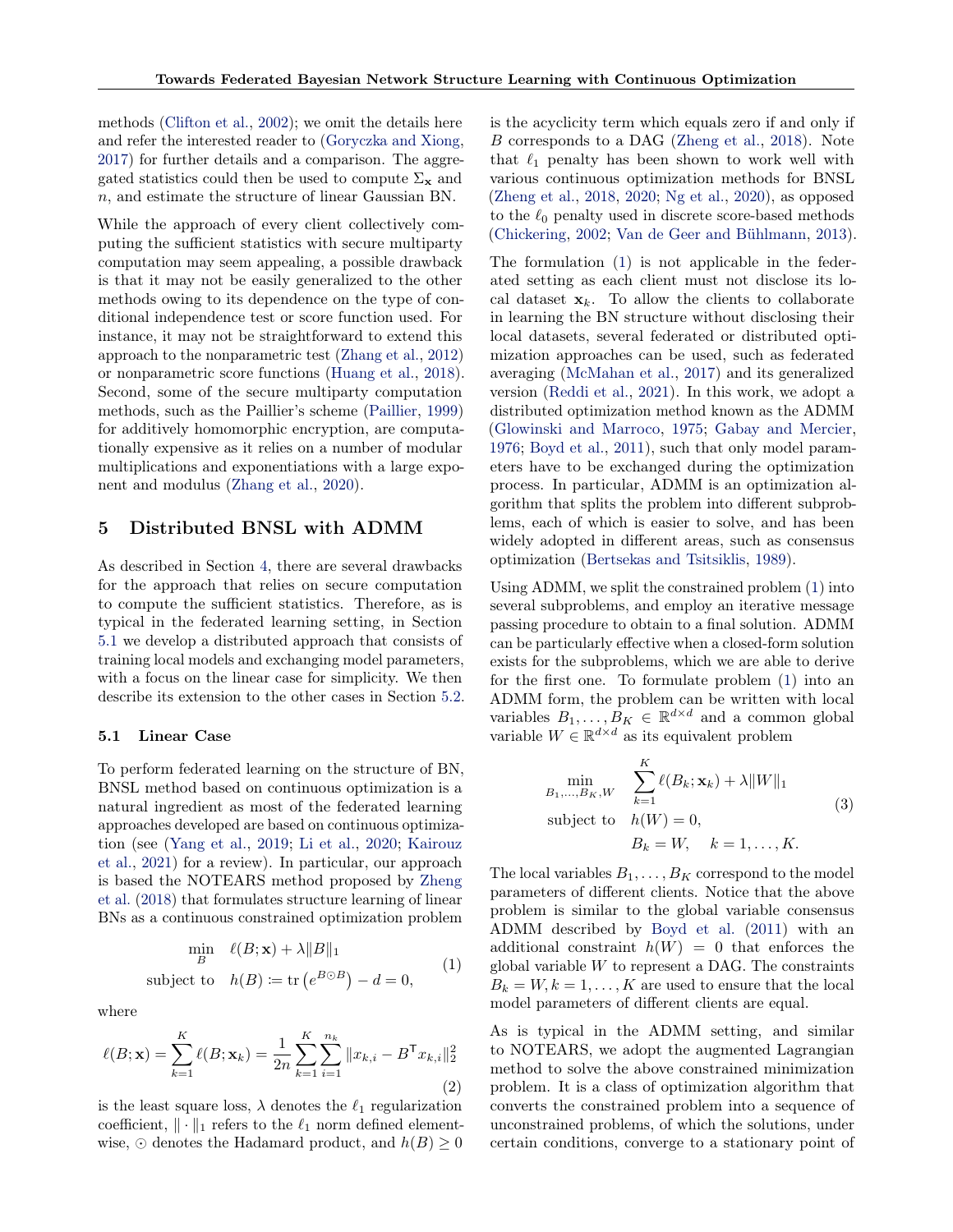the constrained problem [\(Bertsekas,](#page-9-17) [1982,](#page-9-17) [1999\)](#page-9-18). In particular, the augmented Lagrangian is given by

$$
L(B_1, ..., B_K, W, \alpha, \beta_1, ..., \beta_K; \rho_1, \rho_2)
$$
  
= 
$$
\sum_{i=1}^K \ell(B_k; \mathbf{x}_k) + \lambda ||W||_1 + \alpha h(W) + \frac{\rho_1}{2} h(W)^2
$$
  
+ 
$$
\sum_{k=1}^K \text{tr}(\beta_k (B_k - W)^T) + \frac{\rho_2}{2} \sum_{k=1}^K ||B_k - W||_F^2,
$$

where  $\rho_1, \rho_2 > 0$  are the penalty coefficients, and  $\alpha \in$ R and  $\beta_1, \ldots, \beta_K \in \mathbb{R}^{d \times d}$  are the estimations of the Lagrange multipliers. We then obtain the following iterative update rules of ADMM:

$$
B_k^{t+1} := \underset{B_k}{\text{arg min}} \left( \ell(B_k; \mathbf{x}_k) + \text{tr} \left( \beta_k^t (B_k - W^t)^{\mathsf{T}} \right) + \frac{\rho_2^t}{2} \| B_k - W^t \|_F^2 \right), \tag{4}
$$

$$
W^{t+1} := \underset{W}{\arg\min} \left( \lambda \|W\|_{1} + \alpha^{t} h(W) + \frac{\rho_{1}^{t}}{2} h(W)^{2} + \sum_{k=1}^{K} \text{tr} \left( \beta_{k}^{t} (B_{k}^{t+1} - W)^{\mathsf{T}} \right) + \frac{\rho_{2}^{t}}{2} \sum_{k=1}^{K} \|B_{k}^{t+1} - W\|_{F}^{2} \right), \quad (5)
$$

$$
\alpha^{t+1} \coloneqq \alpha^t + \rho_1^t h\left(W^{t+1}\right),\tag{6}
$$

$$
\beta_k^{t+1} := \beta_k^t + \rho_2^t \left( B_k^{t+1} - W^{t+1} \right),\tag{7}
$$

$$
\rho_1^{t+1} \coloneqq \gamma_1 \rho_1^t,\tag{8}
$$

$$
\rho_2^{t+1} \coloneqq \gamma_2 \rho_2^t,\tag{9}
$$

where  $\gamma_1, \gamma_2 \in \mathbb{R}$  are hyperparameters that control how fast the coefficients  $\rho_1, \rho_2$  are increased, respectively.

As described, ADMM is especially effective if a closedform solution exists for the above optimization subproblems. Notice that the subproblem [\(4\)](#page-4-0) corresponds to a proximal minimization problem and is well studied in the literature of numerical optimization [\(Com](#page-9-19)[bettes and Pesquet,](#page-9-19) [2011;](#page-9-19) [Parikh and Boyd,](#page-10-16) [2014\)](#page-10-16). Let  $S_k = (1/n) \sum_{i=1}^{n_k} x_{k,i} x_{k,i}^{\mathsf{T}}$  and since  $S_k + \rho_2^t I$  is invertible, the closed-form solution of problem [\(4\)](#page-4-0) is

<span id="page-4-7"></span>
$$
B_k^{t+1} := (S_k + \rho_2^t I)^{-1} (\rho_2^t W^t - \beta_k^t + S_k), \qquad (10)
$$

with a derivation given in Appendix [A.](#page-13-0)

Due to the acyclicity term  $h(W)$ , we are not able to derive a closed-form solution for problem [\(5\)](#page-4-1). One could instead use first-order (e.g., gradient descent) or second-order (e.g., L-BFGS [\(Byrd et al.,](#page-9-20) [2003\)](#page-9-20)) method to solve the optimization problem. Here, we follow [Zheng et al.](#page-12-0) [\(2018\)](#page-12-0) and use the L-BFGS method. To handle the  $\ell_1$  penalty term, we use the subgradient method [\(Stephen Boyd,](#page-11-18) [2003\)](#page-11-18) to simplify our procedure, <span id="page-4-6"></span>Algorithm 1 Distributed BNSL with ADMM

**Require:** initial parameters  $\rho_1^1, \rho_2^1, \alpha^1, \beta_1^1, \ldots, \beta_K^1;$ multiplicative factors  $\gamma_1, \gamma_2 > 1$ ; initial point  $W^{\bar{1}}$ 

1: for 
$$
t = 1, 2, ...
$$
 do

- 2: Each client solves problem [\(4\)](#page-4-0) in parallel
- 3: Central server collects  $B_1^{t+1}, \ldots, B_K^{t+1}$  from all clients
- 4: Central server solves problem [\(5\)](#page-4-1)
- 5: Central server sends  $W^{t+1}$  to all clients
- 6: Central server updates ADMM paramaters according to Eqs.  $(6)$ ,  $(7)$ ,  $(8)$ ,  $(9)$
- 7: Each client updates ADMM paramaters according to Eqs.  $(7), (9)$  $(7), (9)$  $(7), (9)$

8: end for

<span id="page-4-0"></span>instead of the bound-constrained formulation adopted by [Zheng et al.](#page-12-0) [\(2018,](#page-12-0) [2020\)](#page-12-1). Furthermore, since the acyclicity term  $h(W)$  proposed by [Zheng et al.](#page-12-0) [\(2018\)](#page-12-0) is nonconvex, problem [\(5\)](#page-4-1) can only be solved up to a stationary solution, which, however, are shown to lead to a good empirical performance in Section [6.](#page-5-0)

<span id="page-4-5"></span><span id="page-4-4"></span><span id="page-4-3"></span><span id="page-4-2"></span><span id="page-4-1"></span>The overall distributed optimization procedure is described in Algorithm [1,](#page-4-6) which iterates between client and server updates. Since problem [\(4\)](#page-4-0) and its closedform solution [\(10\)](#page-4-7) involve only the local dataset of a single client, each client computes its own solution  $B_k^{t+1}$ in each iteration, and send it to the central server. With the updated local parameters  $B_1^{t+1}, \ldots, B_K^{t+1}$  from the clients, the central server solves problem [\(5\)](#page-4-1) for the updated global parameter  $W^{t+1}$ , and send it back to each of the clients. The clients and server then update the Lagrange multipliers and the penalty coefficients, and enter the next iteration. The optimization process proceeds in such a way that the local parameters  $B_1^t, \ldots, B_k^t$  and global parameter  $W^t$  converge to (approximately) the same value, and that  $W^t$  converges to (approximately) a DAG, which is the final solution of the ADMM problem. In this way, each client discloses only its model parameter  $B_k^t$ , but not the other information or statistics related to its local dataset.

Information exchange. Within the proposed framework, each client has to transfer the local model parameters, i.e., linear coefficients in the linear case or multilayer perceptron (MLP) parameters in the nonlinear case (see Section [5.2\)](#page-5-1), to the central server in each round of the optimization process, as described in Algorithm [1.](#page-4-6) Loosely speaking, the information of the local parameters is exchanged through the global parameter W. For the existing distributed BNSL methods (e.g., voting), each client learns a DAG on its own and exchanges only the final estimated DAG.

Bias terms. [Zheng et al.](#page-12-0) [\(2018\)](#page-12-0) adopt a preprocessing step that centers the data x before solv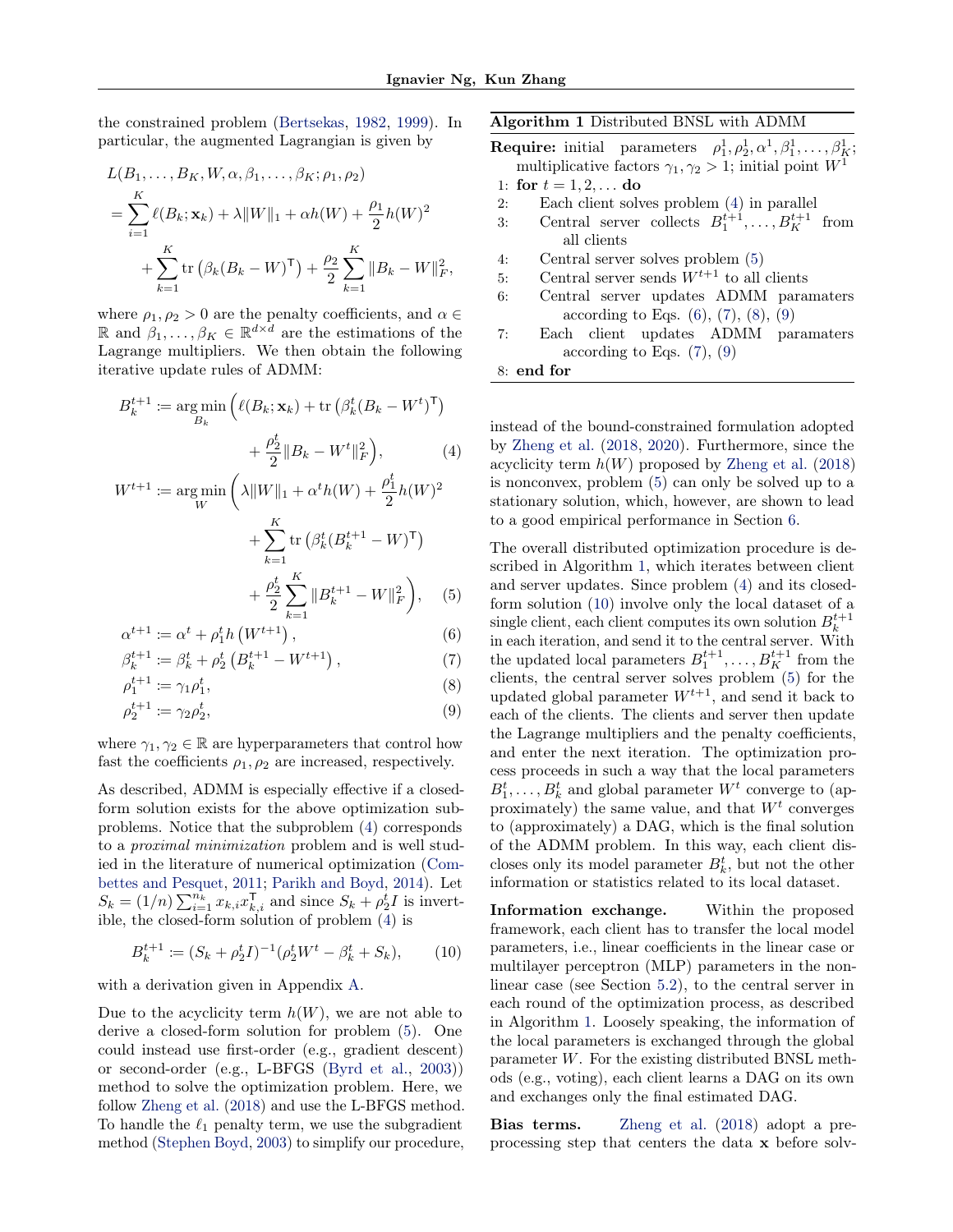ing problem [\(1\)](#page-3-2), which is equivalent to adding a bias term to the linear regression involved in the least squares [\(2\)](#page-3-3). To take it into account in the distributed setting, one may similarly add the local bias terms  $b_1, \ldots, b_K \in \mathbb{R}^d$  to the ADMM problem [\(3\)](#page-3-4), each of which is owned by a client, along with the additional constraints  $b_k = w, k = 1, ..., K$ , where  $w \in \mathbb{R}^d$  is the global variable corresponding to the bias terms. Similar iterative update rules for  $b_1, \ldots, b_K, w$  can then be derived. Note however that the bias terms may reveal information related to the variable means of each client's local dataset. Alternatively, each client may center its local dataset  $x_k$  before collectively solving the problem [\(3\)](#page-3-4), which we adopt in our implementation.

#### <span id="page-5-1"></span>5.2 Extension to Other Cases

We describe how to extend the proposed distributed BNSL approach to the other cases to demonstrate its flexibility. First notice that the update rule [\(4\)](#page-4-0) is the key step of ADMM to enable distributed learning across different clients as its optimization subproblem involves only the local model parameter  $B_k$  and the local dataset  $\mathbf{x}_k$  of a single client. Thus, as long as the objective function  $\ell(B; x)$  is decomposable w.r.t. different clients or different samples, e.g., the least squares loss, we are able to derive similar update rule from the augmented Lagrangian  $L(B_1, \ldots, B_K, W, \alpha, \beta_1, \ldots, \beta_K; \rho_1, \rho_2)$  w.r.t. the local model parameter  $B_k$ , and the proposed ADMM approach, given a proper acyclicity constraint term  $h(W)$ , will be applicable.

Specifically, minimizing the least squares loss  $\ell(B; \mathbf{x})$ is equivalent to linearly regressing each variable on the other variables, which, with the  $\ell_1$  penalty, can be considered as a way to estimate the Markov blanket of each variable [\(Meinshausen and Bühlmann,](#page-10-17) [2006;](#page-10-17) [Schmidt et al.,](#page-11-19) [2007\)](#page-11-19). Further under the acyclicity constraint, [Aragam et al.](#page-9-21) [\(2019\)](#page-9-21) established the highdimensional consistency of the global optimum of the  $\ell_1$ -penalized least squares for learning linear Gaussian BNs with equal noise variances. As suggested by [Zheng](#page-12-1) [et al.](#page-12-1) [\(2020\)](#page-12-1), one could replace the linear regression with the other suitable model family, as long as it is differentiable and supports gradient-based optimization. In this case, the local variables  $B_1, \ldots, B_K$  correspond to the parameters of the chosen model family, while the dimension of the global variable  $W$  is equal to that of  $B_k$ . Similar to problem [\(3\)](#page-3-4), a constraint function h is required to enforce acyclicity for variable  $W$ , and can be constructed using the general procedure described by [Zheng et al.](#page-12-1) [\(2020\)](#page-12-1). With a proper model family and constraint function  $h$ , the rest of the ADMM procedure can be directly applied, except that there may not always be a closed-form solution for problem [\(4\)](#page-4-0), when, e.g., applied to the nonlinear case involving MLPs.

Nonlinear case. One can adopt the MLPs for modeling nonlinear dependencies, similar to [Yu et al.](#page-12-2) [\(2019\)](#page-12-2); [Zheng et al.](#page-12-1) [\(2020\)](#page-12-1); [Lachapelle et al.](#page-10-10) [\(2020\)](#page-10-10); [Ng et al.](#page-10-9) [\(2022b\)](#page-10-9). Their proposed DAG constraints can also be applied here w.r.t. the global variable W. In particular, following [Zheng et al.](#page-12-1) [\(2020\)](#page-12-1); [Lachapelle](#page-10-10) [et al.](#page-10-10) [\(2020\)](#page-10-10), we construct an equivalent adjacency matrix from the parameters of MLPs, and formulate the constraint function  $h$  based on it. Following [Ng](#page-10-9) [et al.](#page-10-9) [\(2022b\)](#page-10-9), one could also use an additional (approximately) binary matrix that represents the adjacency information with Gumbel-Softmax [\(Jang et al.,](#page-10-18) [2017\)](#page-10-18), from which the constraint function h is constructed.

Time-series data. The proposed approach can also be extended to the setting in which each client has a number of independent realizations of time-series data over d variables, and intend to collectively learn a dynamic BN consisting of instantaneous and timelagged dependencies. In particular, [Pamfil et al.](#page-10-11) [\(2020\)](#page-10-11) proposed a method that estimates the structure of a structural vector autoregressive model by minimizing the least squares loss subject to an acyclicity constraint defined w.r.t. the instantaneous coefficients. Since the objective function is decomposable w.r.t. different samples, our ADMM approach is applicable here, in which the global variable  $W$  consists of the instantaneous and time-lagged coefficients, and the constraint function  $h$  is defined w.r.t. the part of variable  $W$  that corresponds to the instantaneous coefficients.

## <span id="page-5-0"></span>6 Experiments

We conduct empirical studies to verify the effectiveness of the proposed federated BNSL approach. In Sections [6.1](#page-6-0) and [6.2,](#page-6-1) we provide experimental results with varying number of variables and clients, respectively. We then apply the proposed approach to real data in Section [6.3,](#page-7-0) and to the nonlinear case in Section [6.4.](#page-8-1)

Simulations. The true DAGs are simulated using the Erdös–Rényi [\(Erdös and Rényi,](#page-9-22) [1959\)](#page-9-22) model with number of edges equal to the number of variables d. In the linear case, we follow [Zheng et al.](#page-12-0) [\(2018\)](#page-12-0) and generate the data according to the linear Gaussian BNs, in which the coefficients are sampled uniformly at random from  $[-2, -0.5] \cup [0.5, 2]$ , and the noise terms are standard Gaussian. In the nonlinear case, similar to [\(Zheng et al.,](#page-12-1) [2020\)](#page-12-1), we simulate the nonlinear BNs with each function being a randomly initialized MLP consisting of one hidden layer and 100 sigmoid activation units. The structures of these two data models are fully identifiable [\(Peters and Bühlmann,](#page-10-19) [2013;](#page-10-19) [Peters](#page-11-20) [et al.,](#page-11-20) [2014\)](#page-11-20). We focus on the setting in which each client has a limited sample size, which may in practice be the reason why the clients intend to collaborate.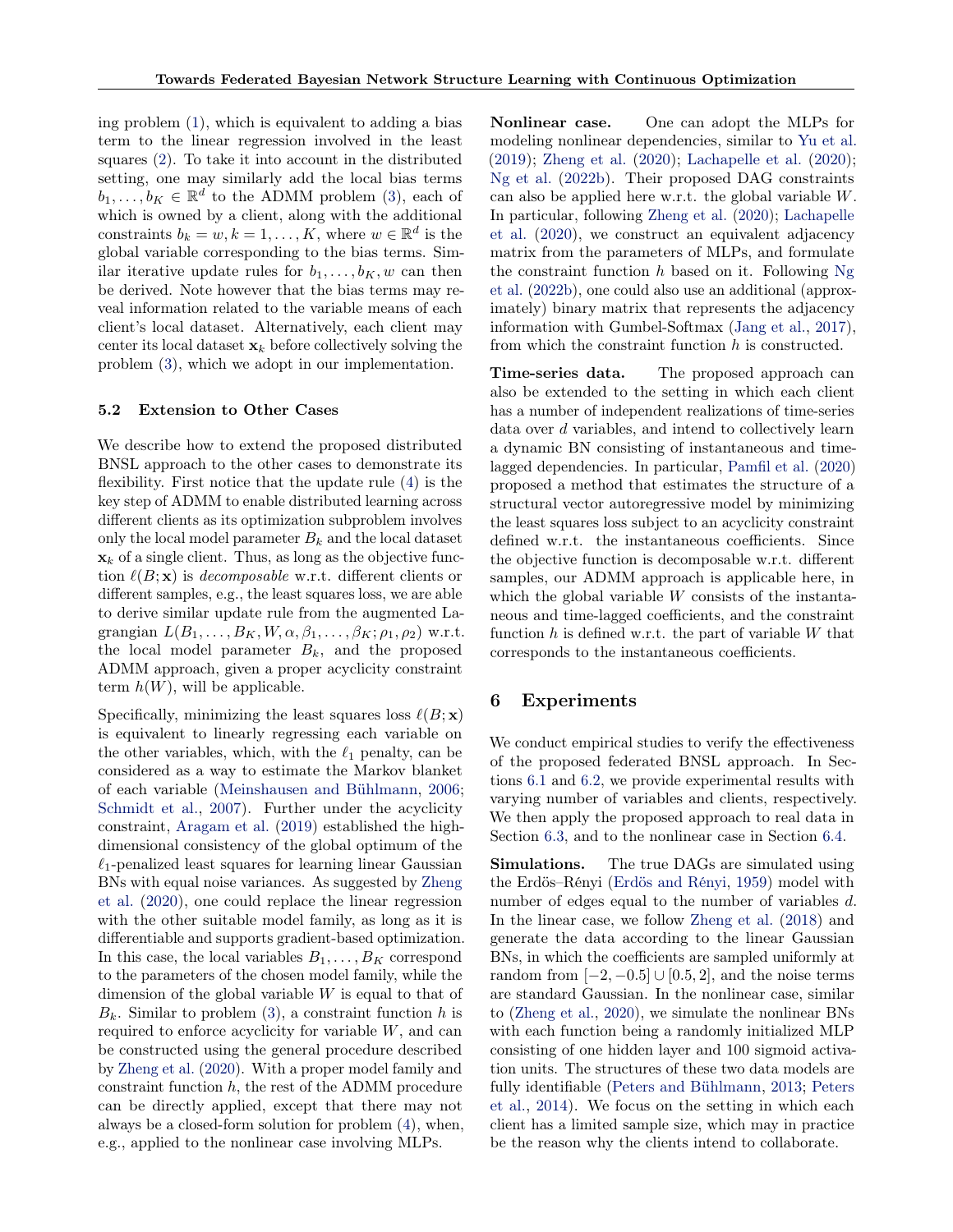<span id="page-6-2"></span>

Figure 1: Structure learning results of linear Gaussian BNs with varying number of variables. There are  $n = 3d$ samples in total, distributed evenly across  $K = 10$  clients. Error bars refer to the standard errors computed over 30 random runs.

Methods. In the linear case, we compare the ADMM approach described in Section [5.1,](#page-3-1) denoted as NOTEARS-ADMM, to the voting approach proposed by [Na and Yang](#page-10-3) [\(2010\)](#page-10-3), denoted as NOTEARS-Voting. In particular, we apply the NOTEARS [\(Zheng et al.,](#page-12-0) [2018\)](#page-12-0) method to estimate the DAG from each client's local dataset independently, and use a voting scheme that picks those edges identified by more than half of the clients. We also include another baseline that computes the average of the weighted adjacency matrices estimated by NOTEARS from the local datasets, and then perform thresholding to identify the edges, which we denote by NOTEARS-Avg. Apart from voting and averaging, we adopt another baseline that picks the best graph, i.e., with the lowest structural Hamming distance (SHD), from the independently estimated graphs by the clients, denoted as NOTEARS-Best. In practice, the ground truth may not be known, and we are not able to pick the best graph in such a way; however, this serves as a reasonable baseline to our approach. Also, note that the final graph returned by NOTEARS-Voting and NOTEARS-Avg may contain cycles, but we do not apply any post-processing step to remove them as it may worsen the performance. We also report the performance of NOTEARS on all data by combining all clients' local datasets, denoted by NOTEARS-AllData. Similarly, in the nonlinear case, we compare among NOTEARS-MLP-ADMM, NOTEARS-MLP-Voting, NOTEARS-MLP-Avg, NOTEARS-MLP-Best, and NOTEARS-MLP-AllData.

Following [Zheng et al.](#page-12-0) [\(2018,](#page-12-0) [2020\)](#page-12-1), a thresholding step at 0.3 is used to remove the estimated edges with small weights. Further implementation details and hyperparameters of the proposed approach are described in Appendix [B.](#page-14-0) The code is available at <https://github.com/ignavierng/notears-admm>.

Metrics. We use the SHD, true positive rate (TPR), and false discovery rate (FDR) to evaluate the estimated graphs, computed over 30 random runs.

#### <span id="page-6-0"></span>6.1 Varying Number of Variables

We consider the linear Gaussian BNs with a total number of  $n = 3d$  samples distributed evenly across  $K = 10$ clients, i.e., each client has  $\vert 0.3d\vert$  samples. We conduct experiments with  $d \in \{10, 20, 50, 100\}$  variables.

The results are shown in Figure [1.](#page-6-2) One observes that NOTEARS-ADMM performs the best across different number of variables, and the difference of SHD grows as the number of variables increases. It also has relatively high TPRs which are close to those of NOTEARS-AllData, compared to the other baselines, indicating that it manages to identify most of the edges. Among the baselines, NOTEARS-Avg has lower SHDs than NOTEARS-Voting as the latter identifies only a small number of edges, leading to low TPRs. Notice that NOTEARS-Best has high SHDs owing to high FDRs. A possible reason is that the sample size is too small which gives rise to a high estimation error.

Other baselines. We also consider BNSL methods that are not based on continuous optimization. In particular, we apply the voting scheme to the structures independently estimated by PC [\(Spirtes and Glymour,](#page-11-13) [1991\)](#page-11-13) and FGES [\(Ramsey et al.,](#page-11-21) [2017\)](#page-11-21) from the clients' local datasets, denoted as PC-Voting and FGES-Voting. Since these methods output the Markov equivalence classes instead of DAGs, we follow [Zheng et al.](#page-12-0) [\(2018\)](#page-12-0) and consider each undirected edge as a true positive if there is a directed edge in place of the undirected one in the true DAG. The results are reported in Figure [5](#page-15-0) in Appendix [C,](#page-14-1) showing that these methods have worse SHDs and TPRs than those of NOTEARS-ADMM.

#### <span id="page-6-1"></span>6.2 Varying Number of Clients

We now consider a fixed total number of samples which are distributed across different number of clients. For  $d \in \{10, 20, 50\}$  variables, we generate  $n = 256$  samples and distribute them across  $K \in \{2, 4, 8, 16, 32, 64\}$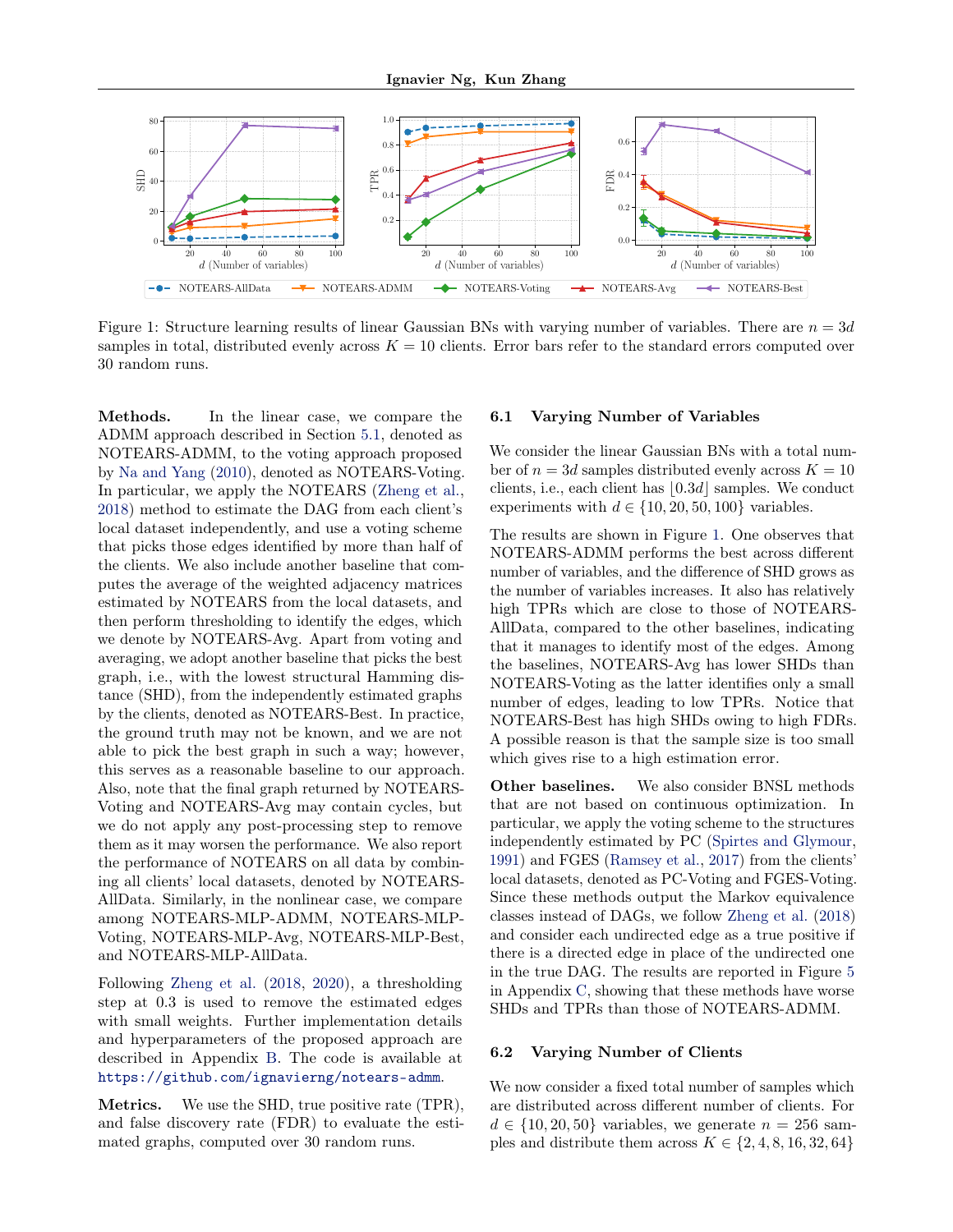<span id="page-7-1"></span>

Figure 2: Structure learning results of linear Gaussian BNs with  $d = 50$  variables and varying number of clients. There are  $n = 256$  samples in total, distributed evenly across  $K \in \{2, 4, 8, 16, 32, 64\}$  clients. Error bars refer to the standard errors computed over 30 random runs.

clients. This may be a challenging setup because, for, e.g.,  $K = 64$  clients, each client has only 4 samples.

Figure [2](#page-7-1) shows the results with 50 variables, while those with  $d \in \{10, 20\}$  variables are depicted by Figure [6](#page-15-1) in Appendix [C](#page-14-1) owing to space limit. As the number of clients K increases, the TPRs of NOTEARS-Voting, NOTEARS-Avg, and NOTEARS-Best quickly deteriorate, leading to high SHDs. On the other hand, although the TPRs of NOTEARS-ADMM also decrease with a larger  $K$ , they are still relatively high as compared to those of the other baselines. For instance, with  $d = 20$  variables and  $K = 64$  clients, NOTEARS-ADMM achieves a TPR of 0.78, while NOTEARS-Voting, NOTEARS-Avg, and NOTEARS-Best have TPRs of 0.05, 0.25, and 0.33, respectively. This verifies the effectiveness of NOTEARS-ADMM in the setting with a large number of (up to 64) clients and indicates that exchanging information during the optimization process is a key to learning an accurate BN structure, as is the case for NOTEARS-ADMM. On the contrary, the other baselines utilize only the information of the independently estimated DAGs by the clients, and therefore the information exchange is rather limited.

Interestingly, when the number of clients  $K$  is small, the other baselines perform better than NOTEARS-ADMM. For instance, with 50 variables, NOTEARS-Voting, NOTEARS-Avg, and NOTEARS-Best have better SHDs than NOTEARS-ADMM when there are only 2 or 4 clients. This is not surprising because for a small number of clients  $K$ , the sample size may be sufficient for each client to independently learn an accurate enough BN structure, i.e.,  $n = 128, 64$  samples for  $K = 2, 4$  clients, respectively. On the other hand, NOTEARS-ADMM involves solving a more complex nonconvex optimization problem, and therefore the solutions obtained may not be as accurate as those by the baselines especially when the task is relatively easy, i.e., each client has a sufficient sample size and is able to learn an accurate enough BN structure on their own.

<span id="page-7-2"></span>

Figure 3: Real data with 512 samples in total, distributed evenly across  $K \in \{2, 4, 8, 16, 32, 64\}$  clients.

### <span id="page-7-0"></span>6.3 Real Data

We evaluate the proposed method on a protein expression dataset from [Sachs et al.](#page-11-22) [\(2005\)](#page-11-22). This dataset contains  $n = 853$  observational samples and 11 variables, and the proposed ground truth DAG contains 17 edges. For each of the 30 random runs, we randomly pick  $n = 512$  samples from the dataset and distribute them across  $K \in \{2, 4, 8, 16, 32, 64\}$  clients, in order to simulate a setting in which the real data is distributed across different parties.

The SHDs are shown in Figure [3,](#page-7-2) while the complete results including TPRs and FDRs are reported in Figure [7](#page-16-0) in Appendix [C.](#page-14-1) Similar to the empirical study in Section [6.2,](#page-6-1) we observe here that the performance of NOTEARS-Voting, NOTEARS-Avg, and NOTEARS-Best degrades much as the number of clients increases, whereas NOTEARS-ADMM has an improved and stable performance across different number of clients. This indicates that NOTEARS-ADMM is relatively robust in practice even when there is a large number of clients and each has a small sample size. It is interesting to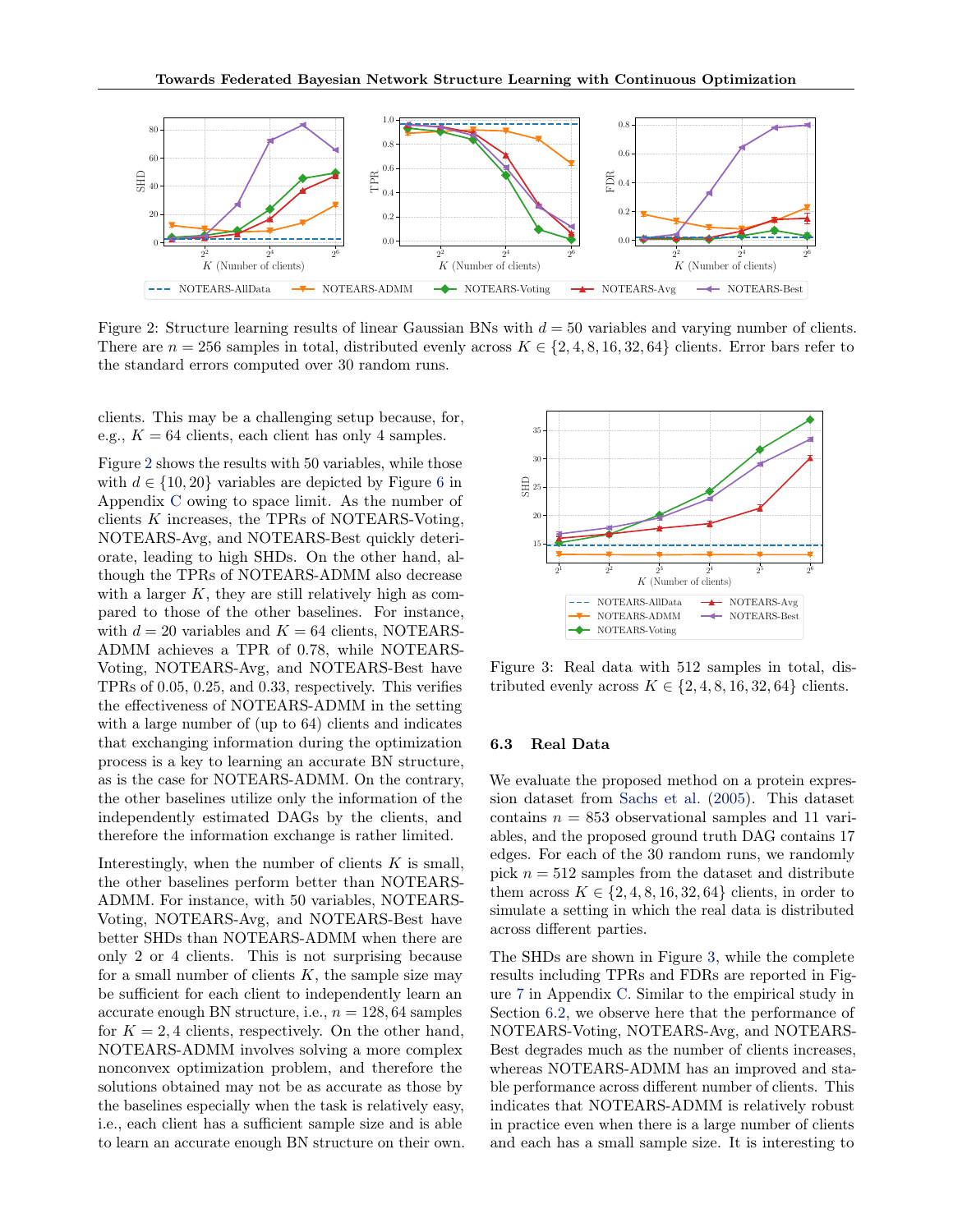observe that NOTEARS-ADMM has lower SHDs than those of NOTEARS-AllData, possibly because of the model misspecification on this real dataset.

#### <span id="page-8-1"></span>6.4 Nonlinear Case

We now provide empirical results in the nonlinear case to demonstrate the flexibility of the proposed approach. Similar to Section [6.2,](#page-6-1) we simulate 512 samples using the nonlinear BNs with MLPs, in which the ground truths have 50 variables, and distribute these samples across  $K \in \{2, 4, 8, 16\}$  clients. We did not include the experiments for 32 and 64 clients as the running time of some of the baselines may be too long.

Due to space limit, we report the SHDs in Figure [4](#page-8-2) and the complete results in Figure [8](#page-16-1) in Appendix [C.](#page-14-1) Consistent with previous observations, NOTEARS-MLP-ADMM outperforms the other baselines and has a much stable performance across different number of clients, which is close to that of NOTEARS-MLP-AllData. This demonstrates the effectiveness of our approach in the nonlinear case, and validates the importance of information exchange during the optimization.

<span id="page-8-2"></span>

Figure 4: Nonlinear BNs with 512 samples in total, distributed evenly across  $K \in \{2, 4, 8, 16\}$  clients.

# <span id="page-8-0"></span>7 Discussion

We presented a federated learning approach to carry out BNSL from horizontally partitioned data. In particular, we developed a distributed BNSL method based on ADMM such that only the model parameters have to be exchanged during the optimization process. The proposed approach is flexible and can be adopted for both linear and nonlinear cases. Our experiments show that it achieves an improved performance over the other methods, especially when there is a relatively large number of clients and each has a small sample size, which is typical in the federated learning setting and

may in practice be the reason why the clients intend to collaborate. We discuss below some limitations of the proposed approach and possible directions for future work. We hope that this work could spur future studies on developing federated approaches for BNSL.

More complex settings. As described in Section [2.1,](#page-1-2) continuous optimization methods for BNSL have been extended to different settings, such as those with confounders [\(Bhattacharya et al.,](#page-9-4) [2020\)](#page-9-4) and interventional data [\(Brouillard et al.,](#page-9-3) [2020\)](#page-9-3). Furthermore, the data distribution of different clients may, in practice, be heterogenous. An important direction is to extend the proposed approach to these settings.

Federated optimization. The proposed approach with ADMM is stateful and requires each client to participate in each round of communication, and therefore is only suitable for the cross-silo setting, in which the clients usually refer to different organizations or companies. An important direction for future is to explore the use of other federated optimization techniques such as federated averaging [\(McMahan et al.,](#page-10-4) [2017\)](#page-10-4) that allow for stateless clients and cross-device learning.

Convergence properties. Some recent works have studied the convergence of ADMM in the nonconvex setting [\(Hong et al.,](#page-10-20) [2014;](#page-10-20) [Wang et al.,](#page-11-23) [2019\)](#page-11-23), and of the continuous constrained formulation of BNSL [\(Wei et al.,](#page-11-24) [2020;](#page-11-24) [Ng et al.,](#page-10-21) [2022a\)](#page-10-21). The latter showed that the regularity condition required by standard convergence results of augmented Lagrangian method is not satisfied, and thus its behavior is similar to that of the quadratic penalty method [\(Powell,](#page-11-25) [1969;](#page-11-25) [Fletcher,](#page-9-23) [1987\)](#page-9-23), another class of algorithm for solving constrained optimization problem. It is an interesting future direction to investigate whether similar convergence properties hold for our approach with ADMM.

Vertically partitioned data. In practice, the data may be vertically partitioned across different clients, i.e., they may own different variables and wish to collectively carry out BNSL. Therefore, it can be useful to develop a federated approach for the vertical setting. A related setting is to estimate structures from overlapping variables; see a review in Section [2.2.](#page-1-3)

Privacy protection. The proposed ADMM procedure involves sharing the model parameters with the central server. Therefore, another important direction is to investigate how much information the model parameters may leak, because they have been shown to possibly leak some information in certain cases, e.g., image data [\(Phong et al.,](#page-11-26) [2018\)](#page-11-26). It is also interesting to consider the use of differential privacy [\(Dwork](#page-9-24) [and Roth,](#page-9-24) [2014\)](#page-9-24) or homomorphic encryption, e.g., the Paillier's scheme [\(Paillier,](#page-10-14) [1999\)](#page-10-14), for further privacy protection of the model parameters.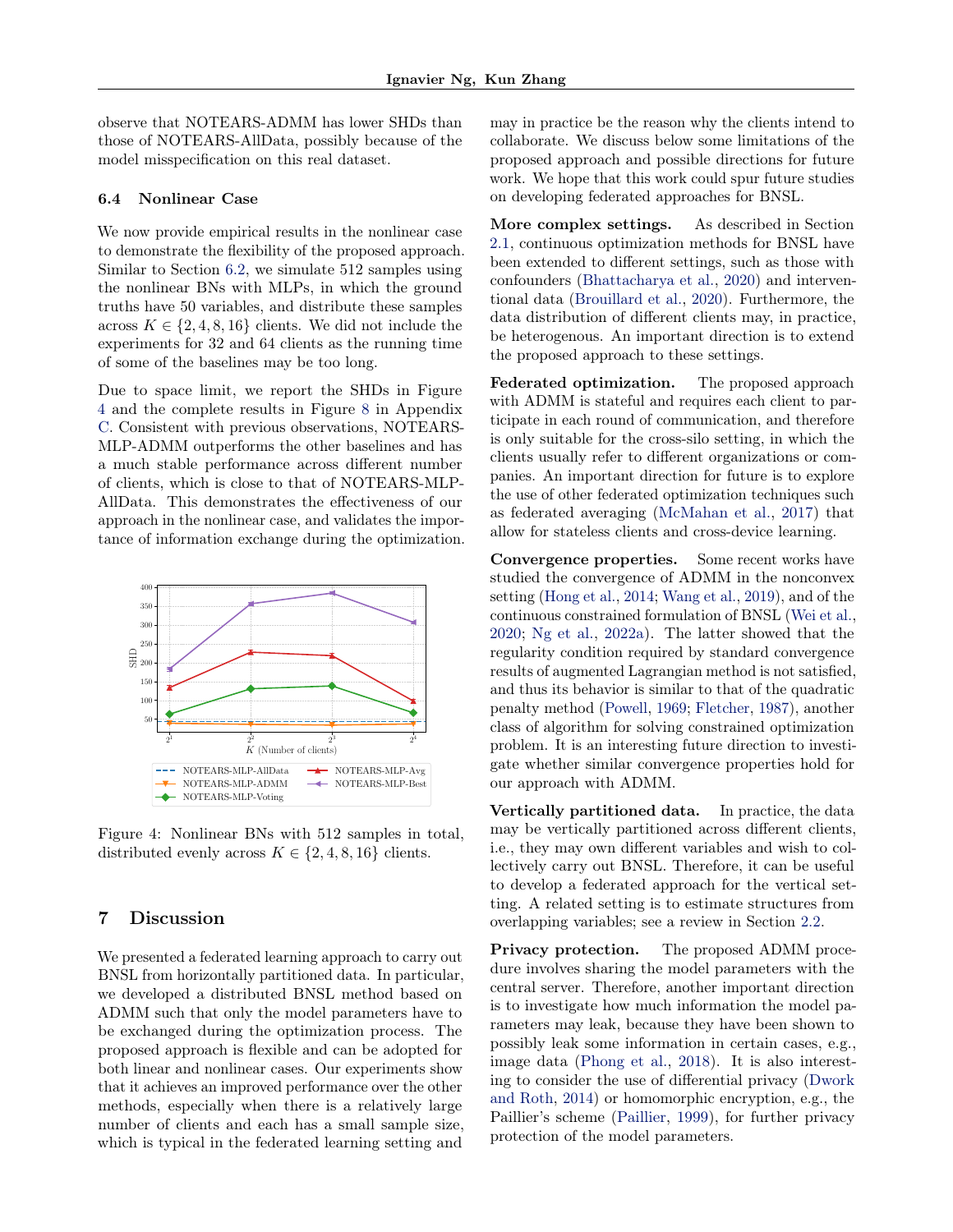## Acknowledgments

The authors would like to thank the anonymous reviewers for helpful comments and suggestions. This work was supported in part by the National Institutes of Health (NIH) under Contract R01HL159805, by the NSF-Convergence Accelerator Track-D award #2134901, by the United States Air Force under Contract No. FA8650-17-C7715, and by a grant from Apple. The NIH or NSF is not responsible for the views reported in this article.

## References

- <span id="page-9-8"></span>G. Ács and C. Castelluccia. I have a dream! (differentially private smart metering). In Information Hiding, 2011.
- <span id="page-9-21"></span>B. Aragam, A. Amini, and Q. Zhou. Globally optimal score-based learning of directed acyclic graphs in high-dimensions. In Advances in Neural Information Processing Systems, volume 32, 2019.
- <span id="page-9-17"></span>D. P. Bertsekas. Constrained Optimization and Lagrange Multiplier Methods. Academic Press, 1982.
- <span id="page-9-18"></span>D. P. Bertsekas. Nonlinear Programming. Athena Scientific, 2nd edition, 1999.
- <span id="page-9-16"></span>D. P. Bertsekas and J. N. Tsitsiklis. *Parallel and Dis*tributed Computation: Numerical Methods. Prentice-Hall, Inc., 1989.
- <span id="page-9-4"></span>R. Bhattacharya, T. Nagarajan, D. Malinsky, and I. Shpitser. Differentiable causal discovery under unmeasured confounding. *arXiv preprint arXiv:2010.06978*, 2020.
- <span id="page-9-15"></span>S. Boyd, N. Parikh, E. Chu, B. Peleato, and J. Eckstein. Distributed optimization and statistical learning via the alternating direction method of multipliers. Foundations and Trends in Machine Learning, 3(1):1–122, 2011.
- <span id="page-9-3"></span>P. Brouillard, S. Lachapelle, A. Lacoste, S. Lacoste-Julien, and A. Drouin. Differentiable causal discovery from interventional data. In Advances in Neural Information Processing Systems, 2020.
- <span id="page-9-10"></span>M. Burkhart, M. Strasser, D. Many, and X. Dimitropoulos. SEPIA: Privacy-preserving aggregation of multi-domain network events and statistics. In 19th USENIX Security Symposium (USENIX Security 10). USENIX Association, 08 2010.
- <span id="page-9-20"></span>R. Byrd, P. Lu, J. Nocedal, and C. Zhu. A limited memory algorithm for bound constrained optimization. SIAM Journal on Scientific Computing, 16, 2003.
- <span id="page-9-0"></span>D. Chai, L. Wang, K. Chen, and Q. Yang. Secure federated matrix factorization. IEEE Intelligent Systems, (01), 08 2020.
- <span id="page-9-7"></span>R. Chen, K. Sivakumar, and H. Khargupta. Learning Bayesian network structure from distributed data. In SIAM International Conference on Data Mining, 2003.
- <span id="page-9-1"></span>D. M. Chickering. Optimal structure identification with greedy search. Journal of Machine Learning Research, 3(Nov):507–554, 2002.
- <span id="page-9-11"></span>C. Clifton, M. Kantarcioglu, J. Vaidya, X. Lin, and M. Y. Zhu. Tools for privacy preserving distributed data mining. ACM SIGKDD Explorations Newsletter, 4(2):28–34, 12 2002.
- <span id="page-9-19"></span>P. L. Combettes and J.-C. Pesquet. Proximal Splitting Methods in Signal Processing, pages 185–212. Springer New York, 2011.
- <span id="page-9-2"></span>J. Cussens. Bayesian network learning with cutting planes. In Conference on Uncertainty in Artificial Intelligence, 2011.
- <span id="page-9-5"></span>D. Danks, C. Glymour, and R. Tillman. Integrating locally learned causal structures with overlapping variables. In Advances in Neural Information Processing Systems, 2008.
- <span id="page-9-24"></span>C. Dwork and A. Roth. The algorithmic foundations of differential privacy. Foundations and Trends $\widehat{R}$  in Theoretical Computer Science, 9(3–4):211–407, 2014.
- <span id="page-9-22"></span>P. Erdös and A. Rényi. On random graphs I. Publicationes Mathematicae, 6:290–297, 1959.
- <span id="page-9-23"></span>R. Fletcher. Practical Methods of Optimization. Wiley-Interscience, 1987.
- <span id="page-9-14"></span>D. Gabay and B. Mercier. A dual algorithm for the solution of nonlinear variational problems via finite element approximation. Computers  $\mathcal{C}$  Mathematics With Applications, 2:17–40, 1976.
- <span id="page-9-13"></span>R. Glowinski and A. Marroco. Sur l'approximation, par éléments finis d'ordre un, et la résolution, par pénalisation-dualité d'une classe de problèmes de Dirichlet non linéaires. ESAIM: Mathematical Modelling and Numerical Analysis - Modélisation Mathématique et Analyse Numérique, 9(R2):41–76, 1975.
- <span id="page-9-12"></span>S. Goryczka and L. Xiong. A comprehensive comparison of multiparty secure additions with differential privacy. IEEE transactions on dependable and secure computing, 14(5):463–477, 2017.
- <span id="page-9-6"></span>K. X. Gou, G. X. Jun, and Z. Zhao. Learning Bayesian network structure from distributed homogeneous data. In ACIS International Conference on Software Engineering, Artificial Intelligence, Networking, and Parallel/Distributed Computing, volume 3, pages 250–254, 2007.
- <span id="page-9-9"></span>C. Hazay, G. L. Mikkelsen, T. Rabin, T. Toft, and A. A. Nicolosi. Efficient RSA key generation and threshold Paillier in the two-party setting. Journal of Cryptology, 32:265–323, 2017.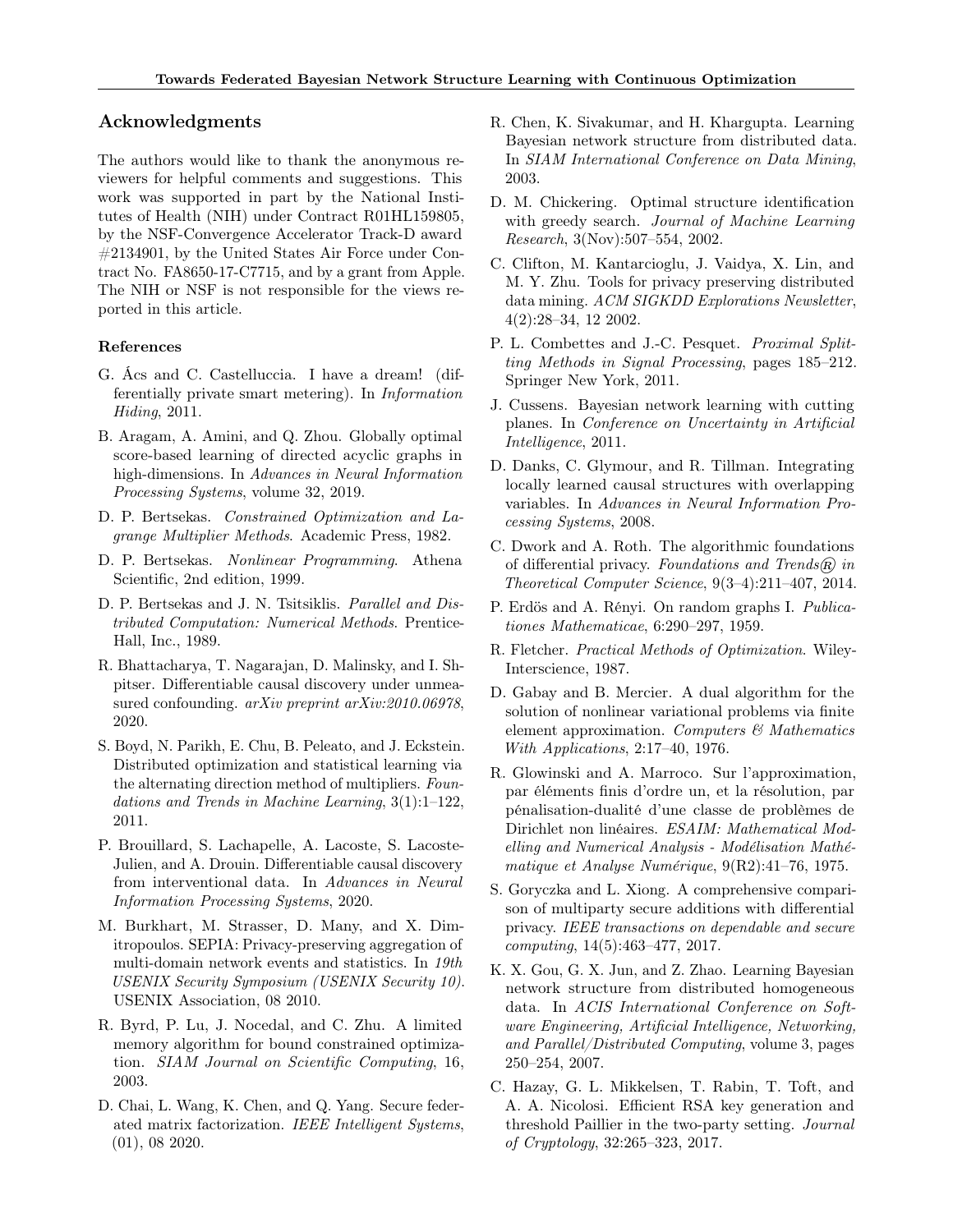- <span id="page-10-20"></span>M. Hong, Z.-Q. Luo, and M. Razaviyayn. Convergence analysis of alternating direction method of multipliers for a family of nonconvex problems. SIAM Journal on Optimization, 26, 10 2014.
- <span id="page-10-15"></span>B. Huang, K. Zhang, Y. Lin, B. Schölkopf, and C. Glymour. Generalized score functions for causal discovery. In Proceedings of the 24th ACM SIGKDD International Conference on Knowledge Discovery & Data Mining, 2018.
- <span id="page-10-13"></span>B. Huang, K. Zhang, M. Gong, and C. Glymour. Causal discovery from multiple data sets with non-identical variable sets. In Proceedings of the AAAI Conference on Artificial Intelligence, 2020.
- <span id="page-10-18"></span>E. Jang, S. Gu, and B. Poole. Categorical reparameterization with Gumbel-Softmax. In International Conference on Learning Representations, 2017.
- <span id="page-10-6"></span>P. Kairouz, H. B. McMahan, B. Avent, A. Bellet, M. Bennis, A. N. Bhagoji, K. Bonawitz, Z. Charles, G. Cormode, R. Cummings, R. G. L. D'Oliveira, H. Eichner, S. E. Rouayheb, D. Evans, J. Gardner, Z. Garrett, A. Gascón, B. Ghazi, P. B. Gibbons, M. Gruteser, Z. Harchaoui, C. He, L. He, Z. Huo, B. Hutchinson, J. Hsu, M. Jaggi, T. Javidi, G. Joshi, M. Khodak, J. Konecný, A. Korolova, F. Koushanfar, S. Koyejo, T. Lepoint, Y. Liu, P. Mittal, M. Mohri, R. Nock, A. Özgür, R. Pagh, H. Qi, D. Ramage, R. Raskar, M. Raykova, D. Song, W. Song, S. U. Stich, Z. Sun, A. T. Suresh, F. Tramèr, P. Vepakomma, J. Wang, L. Xiong, Z. Xu, Q. Yang, F. X. Yu, H. Yu, and S. Zhao. Advances and open problems in federated learning. Foundations and Trends in Machine Learning, 14(1–2):1–210, 2021.
- <span id="page-10-7"></span>D. Kalainathan, O. Goudet, I. Guyon, D. Lopez-Paz, and M. Sebag. Structural agnostic modeling: Adversarial learning of causal graphs. arXiv preprint arXiv:1803.04929, 2018.
- <span id="page-10-0"></span>D. Koller and N. Friedman. Probabilistic Graphical Models: Principles and Techniques. MIT Press, Cambridge, MA, 2009.
- <span id="page-10-10"></span>S. Lachapelle, P. Brouillard, T. Deleu, and S. Lacoste-Julien. Gradient-based neural DAG learning. In International Conference on Learning Representations, 2020.
- <span id="page-10-5"></span>T. Li, A. K. Sahu, A. S. Talwalkar, and V. Smith. Federated learning: Challenges, methods, and future directions. IEEE Signal Processing Magazine, 37: 50–60, 2020.
- <span id="page-10-2"></span>P. J. F. Lucas, L. C. van der Gaag, and A. Abu-Hanna. Bayesian networks in biomedicine and healthcare. Artificial Intelligence in Medicine, 30(3):201–214, 2004.
- <span id="page-10-4"></span>B. McMahan, E. Moore, D. Ramage, S. Hampson, and B. A. y. Arcas. Communication-efficient learning

of deep networks from decentralized data. In International Conference on Artificial Intelligence and Statistics, 2017.

- <span id="page-10-17"></span>N. Meinshausen and P. Bühlmann. High-dimensional graphs and variable selection with the Lasso. The Annals of Statistics, 34:1436–1462, 2006.
- <span id="page-10-3"></span>Y. Na and J. Yang. Distributed Bayesian network structure learning. In IEEE International Symposium on Industrial Electronics, pages 1607–1611, 2010.
- <span id="page-10-8"></span>I. Ng, S. Zhu, Z. Chen, and Z. Fang. A graph autoencoder approach to causal structure learning. arXiv preprint arXiv:1911.07420, 2019.
- <span id="page-10-12"></span>I. Ng, A. Ghassami, and K. Zhang. On the role of sparsity and DAG constraints for learning linear DAGs. In Advances in Neural Information Processing Systems, 2020.
- <span id="page-10-21"></span>I. Ng, S. Lachapelle, N. R. Ke, S. Lacoste-Julien, and K. Zhang. On the convergence of continuous constrained optimization for structure learning. In International Conference on Artificial Intelligence and Statistics, 2022a.
- <span id="page-10-9"></span>I. Ng, S. Zhu, Z. Fang, H. Li, Z. Chen, and J. Wang. Masked gradient-based causal structure learning. In SIAM International Conference on Data Mining, 2022b.
- <span id="page-10-14"></span>P. Paillier. Public-key cryptosystems based on composite degree residuosity classes. In International Conference on the Theory and Applications of Cryptographic Techniques, 1999.
- <span id="page-10-11"></span>R. Pamfil, N. Sriwattanaworachai, S. Desai, P. Pilgerstorfer, P. Beaumont, K. Georgatzis, and B. Aragam. DYNOTEARS: Structure learning from time-series data. In International Conference on Artificial Intelligence and Statistics, 2020.
- <span id="page-10-16"></span>N. Parikh and S. Boyd. Proximal algorithms. Foundations and Trends in Optimization, 1(3):127–239, 01 2014.
- <span id="page-10-22"></span>A. Paszke, S. Gross, F. Massa, A. Lerer, J. Bradbury, G. Chanan, T. Killeen, Z. Lin, N. Gimelshein, L. Antiga, A. Desmaison, A. Kopf, E. Yang, Z. De-Vito, M. Raison, A. Tejani, S. Chilamkurthy, B. Steiner, L. Fang, J. Bai, and S. Chintala. Py-Torch: An imperative style, high-performance deep learning library. In Advances in Neural Information Processing Systems, 2019.
- <span id="page-10-1"></span>J. Pearl. Causality: Models, Reasoning and Inference. Cambridge University Press, 2009.
- <span id="page-10-19"></span>J. Peters and P. Bühlmann. Identifiability of Gaussian structural equation models with equal error variances. Biometrika, 101(1):219–228, 2013.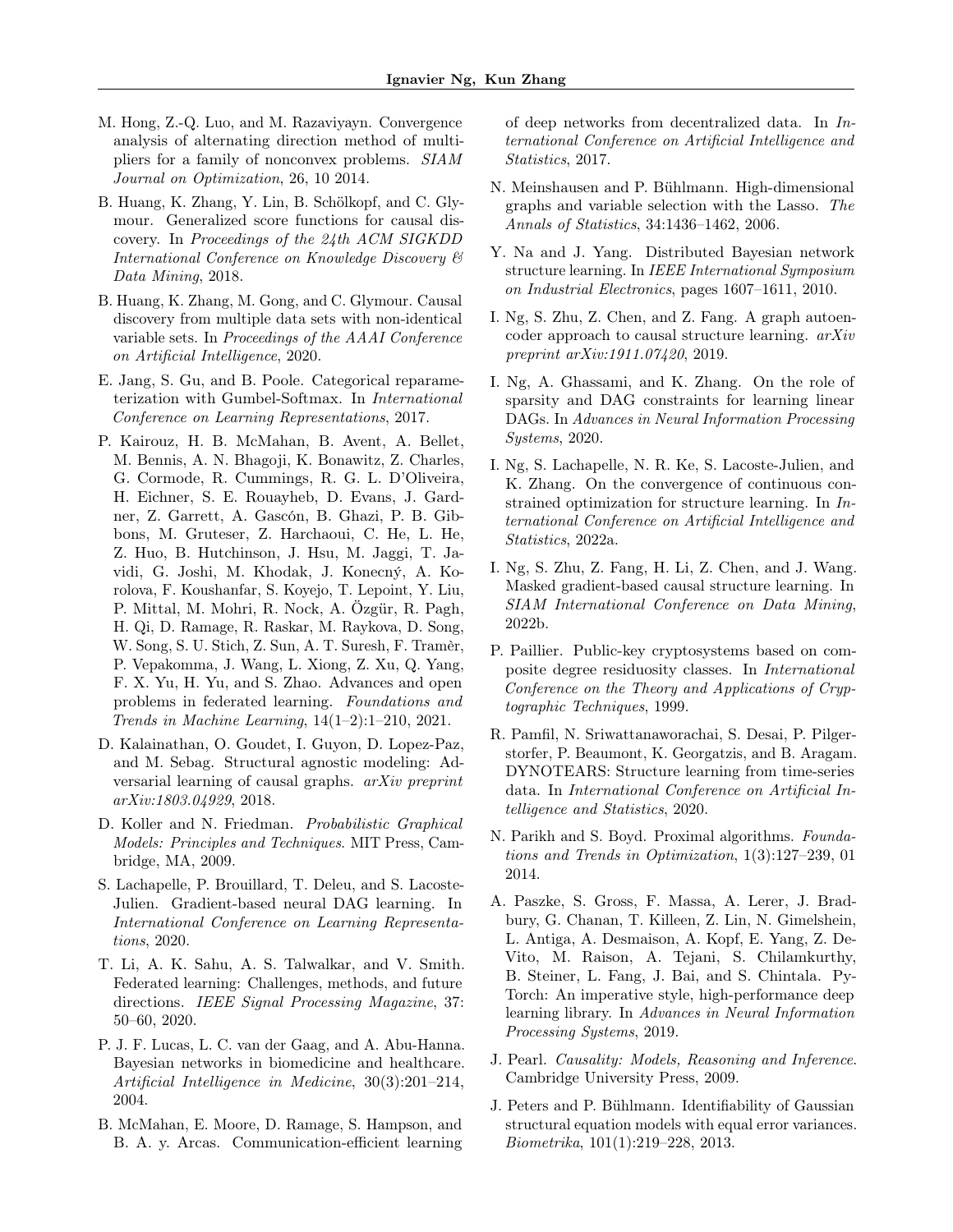- <span id="page-11-20"></span>J. Peters, J. M. Mooij, D. Janzing, and B. Schölkopf. Causal discovery with continuous additive noise models. Journal of Machine Learning Research, 15(1): 2009–2053, 2014.
- <span id="page-11-1"></span>J. Peters, D. Janzing, and B. Schölkopf. Elements of Causal Inference - Foundations and Learning Algorithms. MIT Press, 2017.
- <span id="page-11-26"></span>L. T. Phong, Y. Aono, T. Hayashi, L. Wang, and S. Moriai. Privacy-preserving deep learning via additively homomorphic encryption. IEEE Transactions on Information Forensics and Security, 13(5):1333–1345, 2018.
- <span id="page-11-25"></span>M. J. D. Powell. Nonlinear programming—sequential unconstrained minimization techniques. The Computer Journal, 12(3), 1969.
- <span id="page-11-21"></span>J. Ramsey, M. Glymour, R. Sanchez-Romero, and C. Glymour. A million variables and more: the fast greedy equivalence search algorithm for learning high-dimensional graphical causal models, with an application to functional magnetic resonance images. International Journal of Data Science and Analytics, 3(2):121–129, 2017.
- <span id="page-11-17"></span>S. J. Reddi, Z. Charles, M. Zaheer, Z. Garrett, K. Rush, J. Konečný, S. Kumar, and H. B. McMahan. Adaptive federated optimization. In International Conference on Learning Representations, 2021.
- <span id="page-11-2"></span>J. Runge, S. Bathiany, E. Bollt, G. Camps-Valls, D. Coumou, E. Deyle, C. Glymour, M. Kretschmer, M. Mahecha, J. Muñoz-Marí, E. V. van Nes, J. Peters, R. Quax, M. Reichstein, M. Scheffer, B. Schölkopf, P. Spirtes, G. Sugihara, J. Sun, K. Zhang, and J. Zscheischler. Inferring causation from time series in Earth system sciences. Nature Communications, 10, 2019.
- <span id="page-11-22"></span>K. Sachs, O. Perez, D. Pe'er, D. A. Lauffenburger, and G. P. Nolan. Causal protein-signaling networks derived from multiparameter single-cell data. Science, 308(5721):523–529, 2005.
- <span id="page-11-9"></span>S. Samet and A. Miri. Privacy-preserving Bayesian network for horizontally partitioned data. In International Conference on Computational Science and Engineering, volume 3, pages 9–16, 2009.
- <span id="page-11-19"></span>M. Schmidt, A. Niculescu-Mizil, and K. Murphy. Learning graphical model structure using L1-regularization paths. In Proceedings of the 22nd National Conference on Artificial Intelligence - Volume 2, pages 1278–1283. AAAI Press, 2007.
- <span id="page-11-12"></span>G. Schwarz. Estimating the dimension of a model. The Annals of Statistics, 6(2):461–464, 1978.
- <span id="page-11-15"></span>A. Shamir. How to share a secret. Communications of the ACM, 22(11):612–613, 11 1979.
- <span id="page-11-14"></span>E. Shi, T.-H. H. Chan, E. G. Rieffel, R. Chow, and D. Song. Privacy-preserving aggregation of timeseries data. In Proceedings of the Network and Distributed System Security Symposium. The Internet Society, 2011.
- <span id="page-11-8"></span>S. Shimizu, P. O. Hoyer, A. Hyvärinen, and A. Kerminen. A linear non-Gaussian acyclic model for causal discovery. Journal of Machine Learning Research, 7 (Oct):2003–2030, 2006.
- <span id="page-11-4"></span>A. P. Singh and A. W. Moore. Finding optimal Bayesian networks by dynamic programming. Technical report, Carnegie Mellon University, 2005.
- <span id="page-11-13"></span>P. Spirtes and C. Glymour. An algorithm for fast recovery of sparse causal graphs. Social Science Computer Review, 9:62–72, 1991.
- <span id="page-11-0"></span>P. Spirtes, C. Glymour, and R. Scheines. Causation, Prediction, and Search. MIT press, 2nd edition, 2001.
- <span id="page-11-18"></span>A. M. Stephen Boyd, Lin Xiao. Subgradient methods, February 2003.
- <span id="page-11-6"></span>R. E. Tillman and F. Eberhardt. Learning causal structure from multiple datasets with similar variable sets. Behaviormetrika, 41:41–64, 2014.
- <span id="page-11-5"></span>S. Triantafillou and I. Tsamardinos. Constraint-based causal discovery from multiple interventions over overlapping variable sets. Journal of Machine Learning Research, 16(66):2147–2205, 2015.
- <span id="page-11-7"></span>S. Triantafillou, I. Tsamardinos, and I. Tollis. Learning causal structure from overlapping variable sets. In International Conference on Artificial Intelligence and Statistics, 2010.
- <span id="page-11-16"></span>S. Van de Geer and P. Bühlmann.  $\ell_0$ -penalized maximum likelihood for sparse directed acyclic graphs. The Annals of Statistics, 41(2):536–567, 2013.
- <span id="page-11-23"></span>Y. Wang, W. Yin, and J. Zeng. Global convergence of ADMM in nonconvex nonsmooth optimization. Journal of Scientific Computing, 78(1):29–63, 01 2019.
- <span id="page-11-24"></span>D. Wei, T. Gao, and Y. Yu. DAGs with no fears: A closer look at continuous optimization for learning Bayesian networks. In Advances in Neural Information Processing Systems, 2020.
- <span id="page-11-10"></span>R. Wright and Z. Yang. Privacy-preserving Bayesian network structure computation on distributed heterogeneous data. In Proceedings of the Tenth ACM SIGKDD International Conference on Knowledge Discovery and Data Mining, 2004.
- <span id="page-11-3"></span>Q. Yang, Y. Liu, T. Chen, and Y. Tong. Federated machine learning: Concept and applications. ACM Transactions on Intelligent Systems and Technology, 10(2), 01 2019.
- <span id="page-11-11"></span>Z. Yang and R. Wright. Privacy-preserving computation of Bayesian networks on vertically partitioned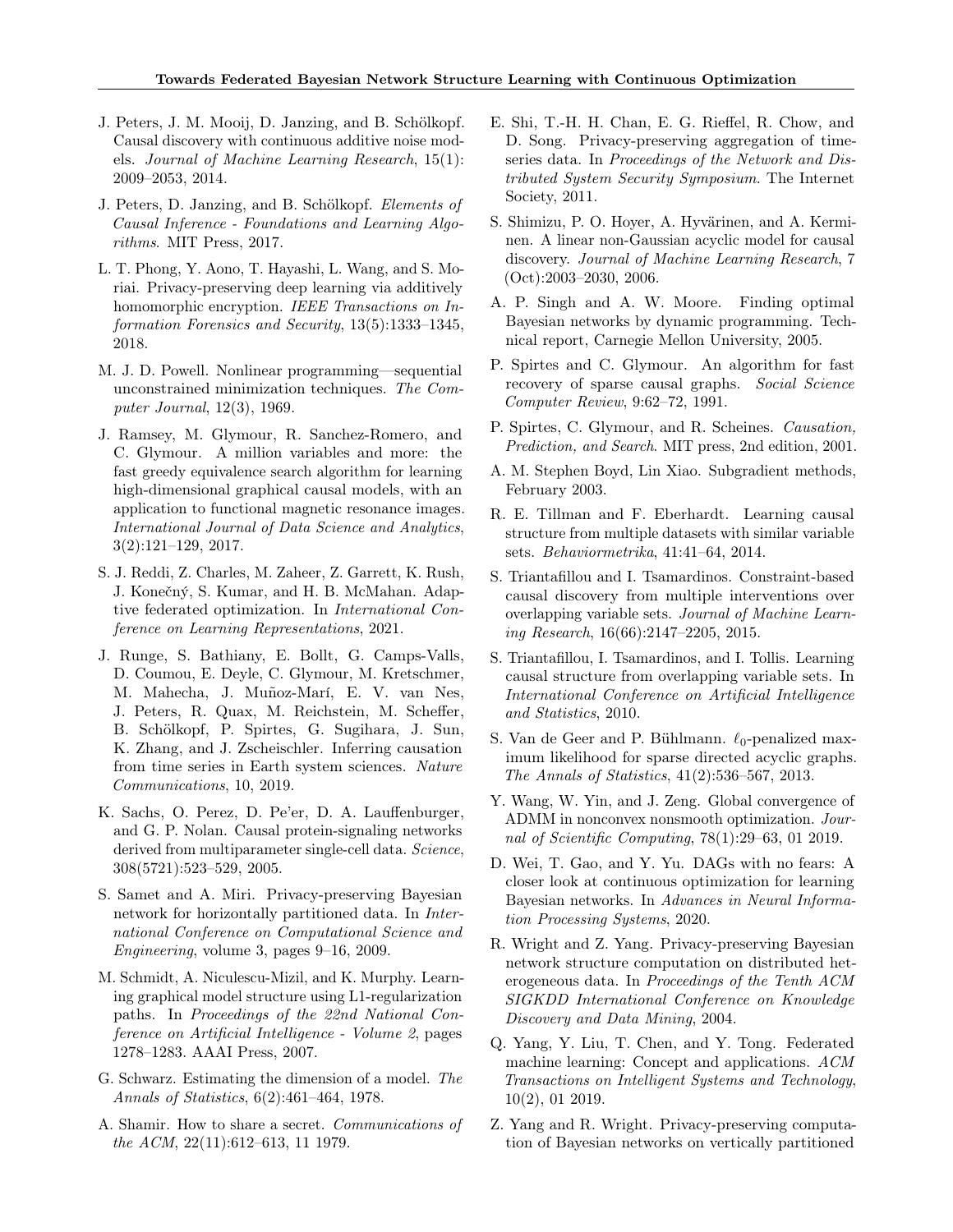data. IEEE Transactions on Knowledge and Data Engineering, 18(9):1253–1264, 2006.

- <span id="page-12-2"></span>Y. Yu, J. Chen, T. Gao, and M. Yu. DAG-GNN: DAG structure learning with graph neural networks. In International Conference on Machine Learning, 2019.
- <span id="page-12-3"></span>Y. Yu, T. Gao, N. Yin, and Q. Ji. DAGs with no curl: An efficient DAG structure learning approach. In International Conference on Machine Learning, 2021.
- <span id="page-12-5"></span>C. Zhang, S. Li, J. Xia, W. Wang, F. Yan, and Y. Liu. Batchcrypt: Efficient homomorphic encryption for cross-silo federated learning. In USENIX Annual Technical Conference, 2020.
- <span id="page-12-4"></span>K. Zhang, J. Peters, D. Janzing, and B. Schölkopf. Kernel-based conditional independence test and application in causal discovery. In Conference on Uncertainty in Artificial Intelligence, 2012.
- <span id="page-12-0"></span>X. Zheng, B. Aragam, P. Ravikumar, and E. P. Xing. DAGs with NO TEARS: Continuous optimization for structure learning. In Advances in Neural Information Processing Systems, 2018.
- <span id="page-12-1"></span>X. Zheng, C. Dan, B. Aragam, P. Ravikumar, and E. P. Xing. Learning sparse nonparametric DAGs. In International Conference on Artificial Intelligence and Statistics, 2020.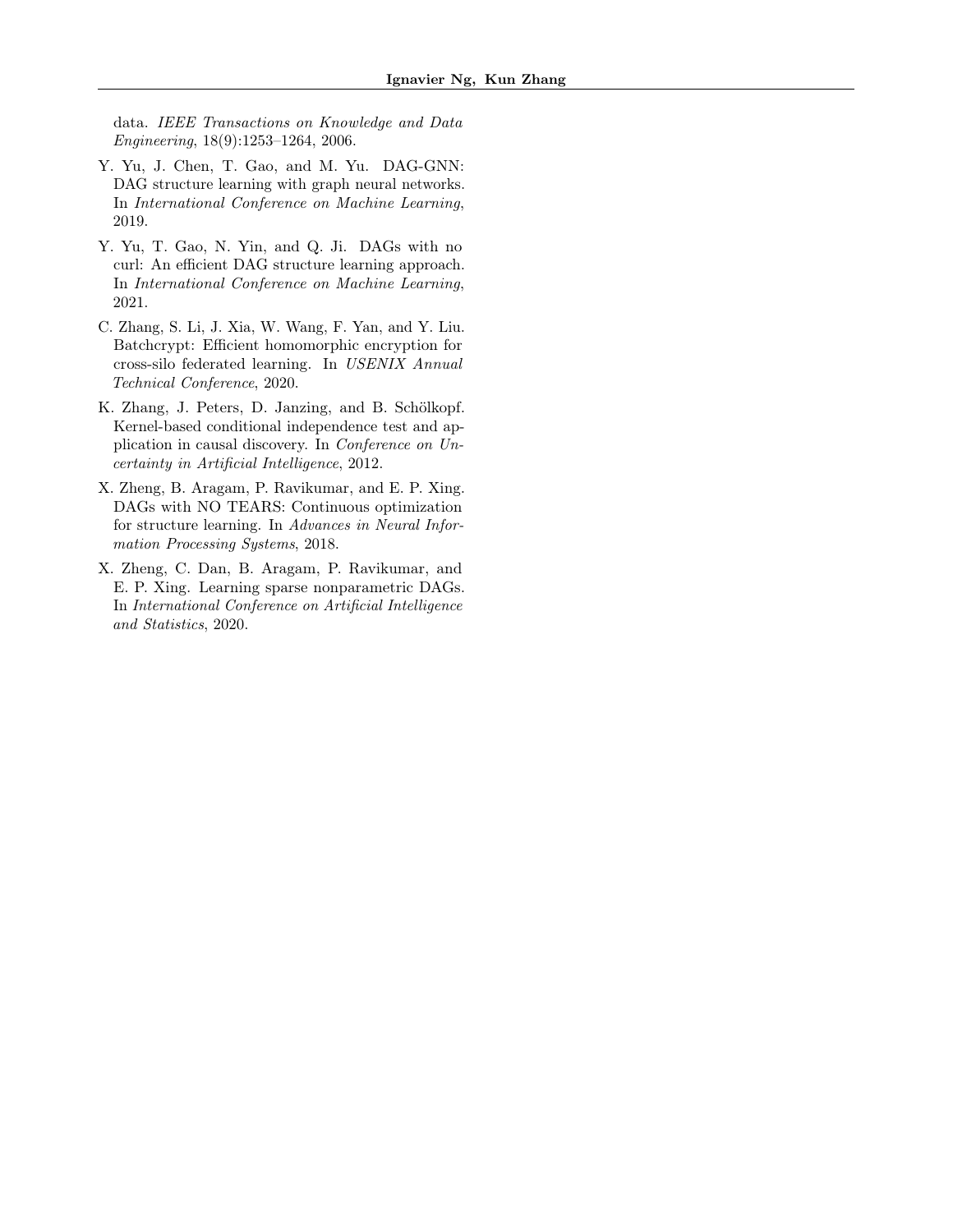# Supplementary Material: Towards Federated Bayesian Network Structure Learning with Continuous Optimization

# <span id="page-13-0"></span>A Derivation of Closed-Form Solution

For completeness, in this section we derive the closed-form solution of the subproblem [\(4\)](#page-4-0) for our ADMM approach in the linear case. We drop the superscript  $t$  to lighten the notation, which leads to the optimization problem

$$
\min_{B_k} f(B_k) \coloneqq \ell(B_k; \mathbf{x}_k) + \text{tr} \left( \beta_k (B_k - W)^{\mathsf{T}} \right) + \frac{\rho_2}{2} \| B_k - W \|_F^2.
$$

This is known as a proximal minimization problem and is well studied in the literature of numerical optimization [\(Combettes and Pesquet,](#page-9-19) [2011;](#page-9-19) [Parikh and Boyd,](#page-10-16) [2014\)](#page-10-16). With a slight abuse of notation, let  $\mathbf{x}_k \in \mathbb{R}^{n_k \times d}$  denote the design matrix that corresponds to the samples of the k-th client. Also let  $S_k = (1/n)\mathbf{x}_k^{\mathsf{T}}\mathbf{x}_k$ . The first term of the function  $f(B_k)$  can be written as

$$
\ell(B_k; \mathbf{x}_k) = \frac{1}{2n} ||\mathbf{x}_k - \mathbf{x}_k B_k||_F^2
$$
  
\n
$$
= \frac{1}{2n} \operatorname{tr} ((\mathbf{x}_k - \mathbf{x}_k B_k)^{\mathsf{T}} (\mathbf{x}_k - \mathbf{x}_k B_k))
$$
  
\n
$$
= \frac{1}{2n} \operatorname{tr} (\mathbf{x}_k^{\mathsf{T}} \mathbf{x}_k - B_k^{\mathsf{T}} \mathbf{x}_k^{\mathsf{T}} \mathbf{x}_k - \mathbf{x}_k^{\mathsf{T}} \mathbf{x}_k B_k + B_k^{\mathsf{T}} \mathbf{x}_k^{\mathsf{T}} \mathbf{x}_k B_k)
$$
  
\n
$$
= \frac{1}{2} \operatorname{tr} (S_k - B_k^{\mathsf{T}} S_k - S_k B_k + B_k^{\mathsf{T}} S_k B_k)
$$
  
\n
$$
= \frac{1}{2} \operatorname{tr} (S_k - 2B_k^{\mathsf{T}} S_k + B_k^{\mathsf{T}} S_k B_k),
$$

where the last line follows from  $S_k$  being symmetric. Similarly, the third term of function  $f(B_k)$  can be written as

$$
\frac{\rho_2}{2} \|B_k - W\|_F^2 = \frac{\rho_2}{2} \operatorname{tr} ( (B_k - W)^{\mathsf{T}} (B_k - W) )
$$
  
=  $\frac{\rho_2}{2} \operatorname{tr} (B_k^{\mathsf{T}} B_k - 2B_k^{\mathsf{T}} W + W^{\mathsf{T}} W).$ 

Therefore, we have

$$
f(B_k) = \frac{1}{2} \operatorname{tr} \left( S_k - 2B_k^{\mathsf{T}} S_k + B_k^{\mathsf{T}} S_k B_k \right) + \operatorname{tr} \left( \beta_k B_k^{\mathsf{T}} - \beta_k W^{\mathsf{T}} \right) + \frac{\rho_2}{2} \operatorname{tr} \left( B_k^{\mathsf{T}} B_k - 2B_k^{\mathsf{T}} W + W^{\mathsf{T}} W \right)
$$
  
= 
$$
\operatorname{tr} \left( \frac{1}{2} B_k^{\mathsf{T}} \left( S_k + \rho_2 I \right) B_k - B_k^{\mathsf{T}} (\rho_2 W - \beta_k + S_k) \right) + \text{const},
$$

and its derivative is given by

$$
\nabla_{B_k} f(B_k) = \frac{1}{2} \left( (S_k + \rho_2 I)^{\mathsf{T}} + (S_k + \rho_2 I) \right) B_k - (\rho_2 W - \beta_k + S_k)
$$
  
=  $(S_k + \rho_2 I) B_k - (\rho_2 W - \beta_k + S_k).$ 

By definition, we have  $\rho_2 > 0$ , which implies that the matrix  $S_k + \rho_2 I$  is symmetric positive definite, and therefore is invertible. Solving  $\nabla_{B_k} f(B_k) = 0$  yields the solution

$$
B_k^* = (S_k + \rho_2 I)^{-1} (\rho_2 W - \beta_k + S_k).
$$

Since the matrix  $(1/2)(S_k + \rho_2 I)$  is symmetric positive definite, the function  $f(B_k)$  is strictly convex, indicating that  $B_k^*$  is its unique global minimum.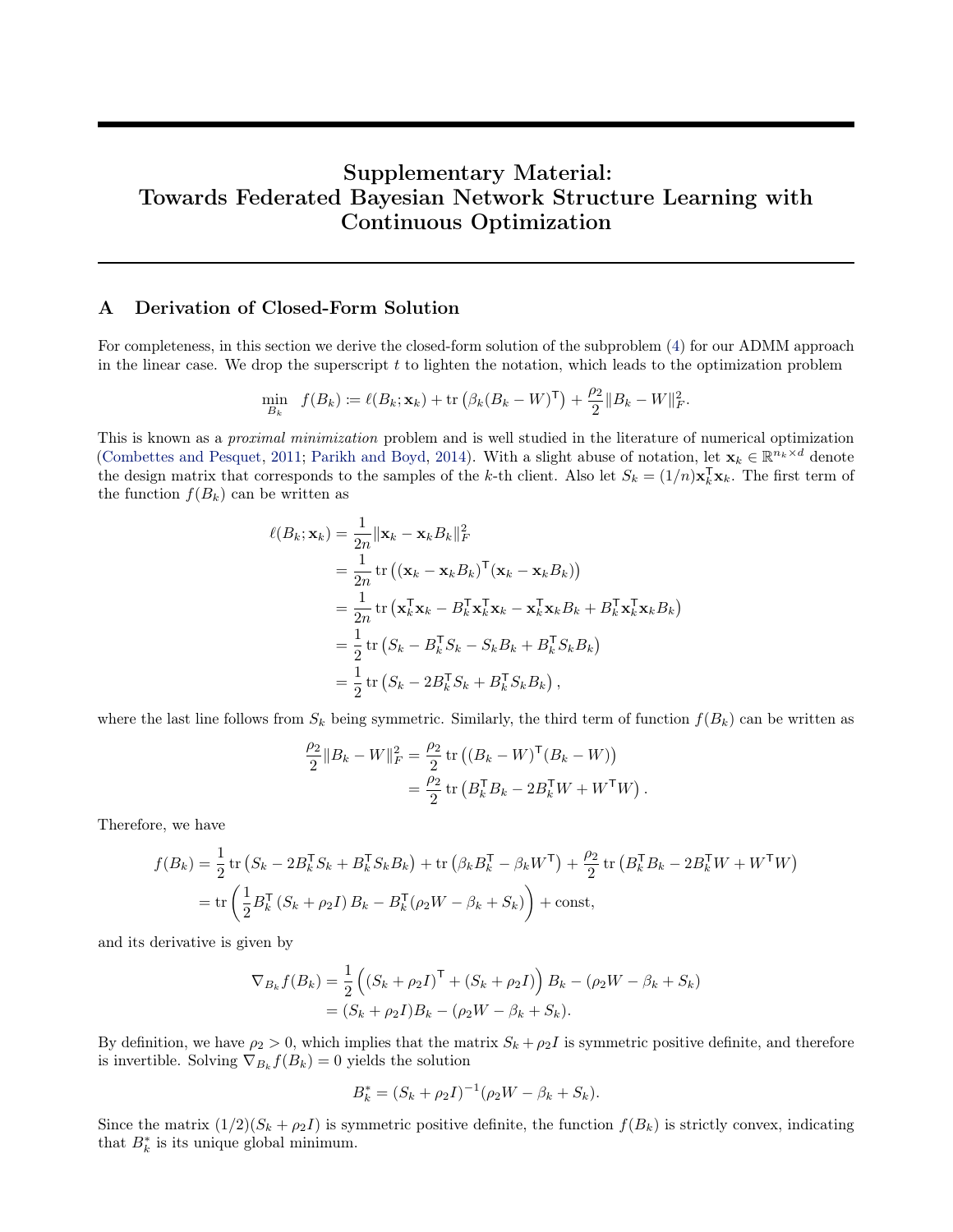# <span id="page-14-0"></span>B Implementation Details and Hyperparameters

Implementation details. The proposed distributed BNSL approach with ADMM is implemented with PyTorch [\(Paszke et al.,](#page-10-22) [2019\)](#page-10-22). In both linear and nonlinear cases (corresponding to NOTEARS-ADMM and NOTEARS-MLP-ADMM, respectively), we follow [Zheng et al.](#page-12-0) [\(2018,](#page-12-0) [2020\)](#page-12-1) and use the L-BFGS method [\(Byrd](#page-9-20) [et al.,](#page-9-20) [2003\)](#page-9-20) to solve the unconstrained optimization problem in the augmented Lagrangian method, except for problem [\(4\)](#page-4-0), for which a closed-form solution exists. To handle the  $\ell_1$  penalty term, we use the subgradient method [\(Stephen Boyd,](#page-11-18) [2003\)](#page-11-18) to simplify our procedure, instead of the bound-constrained formulation adopted by [Zheng et al.](#page-12-0) [\(2018,](#page-12-0) [2020\)](#page-12-1). After the optimization process of ADMM finishes, we use the final solution of the global variable W as our estimated model function, which corresponds to the linear coefficients and MLP parameters in the linear and nonlinear cases, respectively. For the linear case, the linear coefficients directly represent the weighted adjacency matrix, while for the nonlinear case, similar procedure described by [Zheng et al.](#page-12-1) [\(2020\)](#page-12-1) is used to construct the equivalent weighted adjacency matrix. We then perform thresholding at 0.3 to obtain the final estimated structure.

**Hyperparameters.** We set  $\gamma_1$  and  $\gamma_2$  to 1.75 and 1.25, respectively. The initial estimations of the Lagrange multipliers  $\alpha^1$  and  $\beta_1^1, \ldots, \beta_K^1$  are set to zero and zero matrices, respectively. For the initial penalty coefficients and  $\ell_1$  regularization coefficient, we find that  $\rho_1^1 = \rho_2^1 = 0.001$  and  $\lambda = 0.01$  work well in the linear case, while  $\rho_1^1 = \rho_2^1 = 0.1$  and  $\lambda = 0.001$  work well in the nonlinear case. We also set the maximum number of augmented Lagrangian iterations to 200, and the maximum penalty coefficients to  $1 \times 10^{16}$ . These values are selected using small-scale experiments with  $d = 30$  variables and  $K = 8$  clients.

# <span id="page-14-1"></span>C Supplementary Experimental Results

This section provides additional empirical results for Section [6,](#page-5-0) as shown in Figures [5,](#page-15-0) [6,](#page-15-1) [7,](#page-16-0) and [8.](#page-16-1)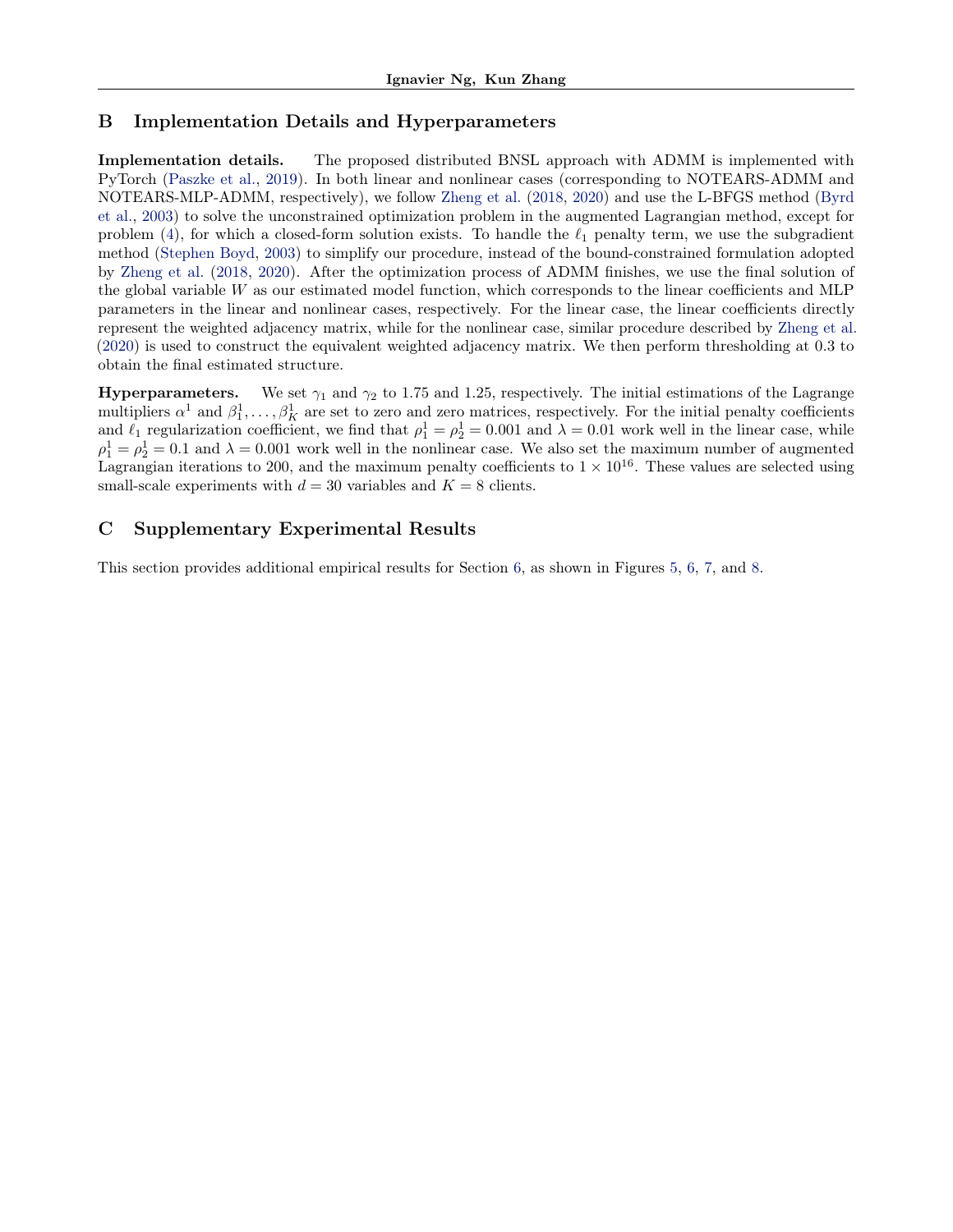<span id="page-15-0"></span>

Figure 5: Structure learning results of linear Gaussian BNs with varying number of variables. There are  $n = 3d$ samples in total, distributed evenly across  $K = 10$  clients. BNSL methods that are not based on continuous optimization are included, i.e., PC-Voting and FGES-Voting. Error bars refer to the standard errors computed over 30 random runs.

<span id="page-15-1"></span>

Figure 6: Structure learning results of linear Gaussian BNs with varying number of clients. There are  $n = 256$ samples in total, distributed evenly across  $K \in \{2, 4, 8, 16, 32, 64\}$  clients. Error bars refer to the standard errors computed over 30 random runs.